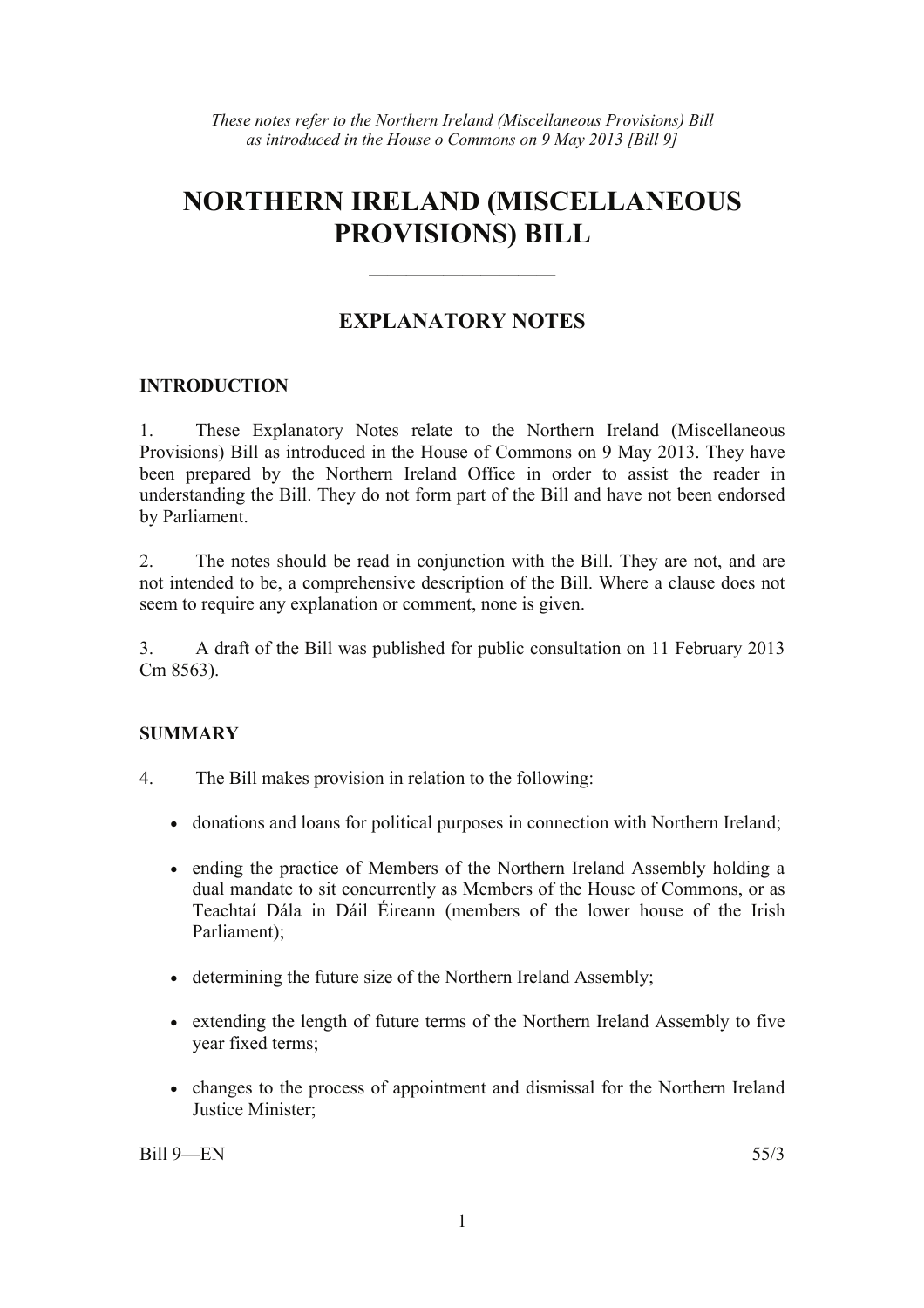- steps towards the devolution of functions in relation to the Northern Ireland Civil Service Commission, Northern Ireland Human Rights Commission, and matters relating to district electoral areas.
- registration of electors and electoral administration in Northern Ireland;
- amendments to certain order making powers and court rule making powers in respect of Northern Ireland; and,
- preventing Northern Ireland Civil Service Commissioners from sitting in the Northern Ireland Assembly.

# **COMMENTARY ON CLAUSES**

# **CLAUSES 1 AND 2: DONATIONS AND LOANS ETC FOR POLITICAL PURPOSES**

5. These clauses give effect to commitments made by the Government following a public consultation: '*Donations and Loans to Northern Ireland Political Parties – The Confidentiality Arrangements*', published on 3 August 2010.<sup>1</sup> The Government published its response to this consultation on 17 January 2011.

6. Northern Ireland political parties, like parties elsewhere in the UK, must report donations and loans above a certain threshold to the Electoral Commission. However, in contrast to Great Britain, the Electoral Commission is under a strict statutory obligation not to disclose any information that relates to these donations or loans, including donor identities. These arrangements, which were introduced to protect donors and lenders from intimidation, apply only during the 'prescribed period'. This period began on 1 November 2007 (prior to that the regulatory scheme had been disapplied in respect of Northern Ireland). The prescribed period has been extended on three occasions: on 1 August 2010, on 1 March 2011, and most recently by S.I. 2013/320, which extended the prescribed period until 30 September 2014.

7. In its January 2011 consultation response, the Government noted that, while a majority of responses were in favour of moving directly to the system used in Great Britain, there were a number of responses which expressed continued concern about the security implications of such a change. The provisions of this Bill implement the Government's commitment to modify the law gradually to make more information about donations and loans to political parties available to the public, without compromising the security of individuals or businesses, before a move to full transparency.

 <sup>1</sup> <sup>1</sup> http://www.nio.gov.uk/Public-Consultation/Article?id=314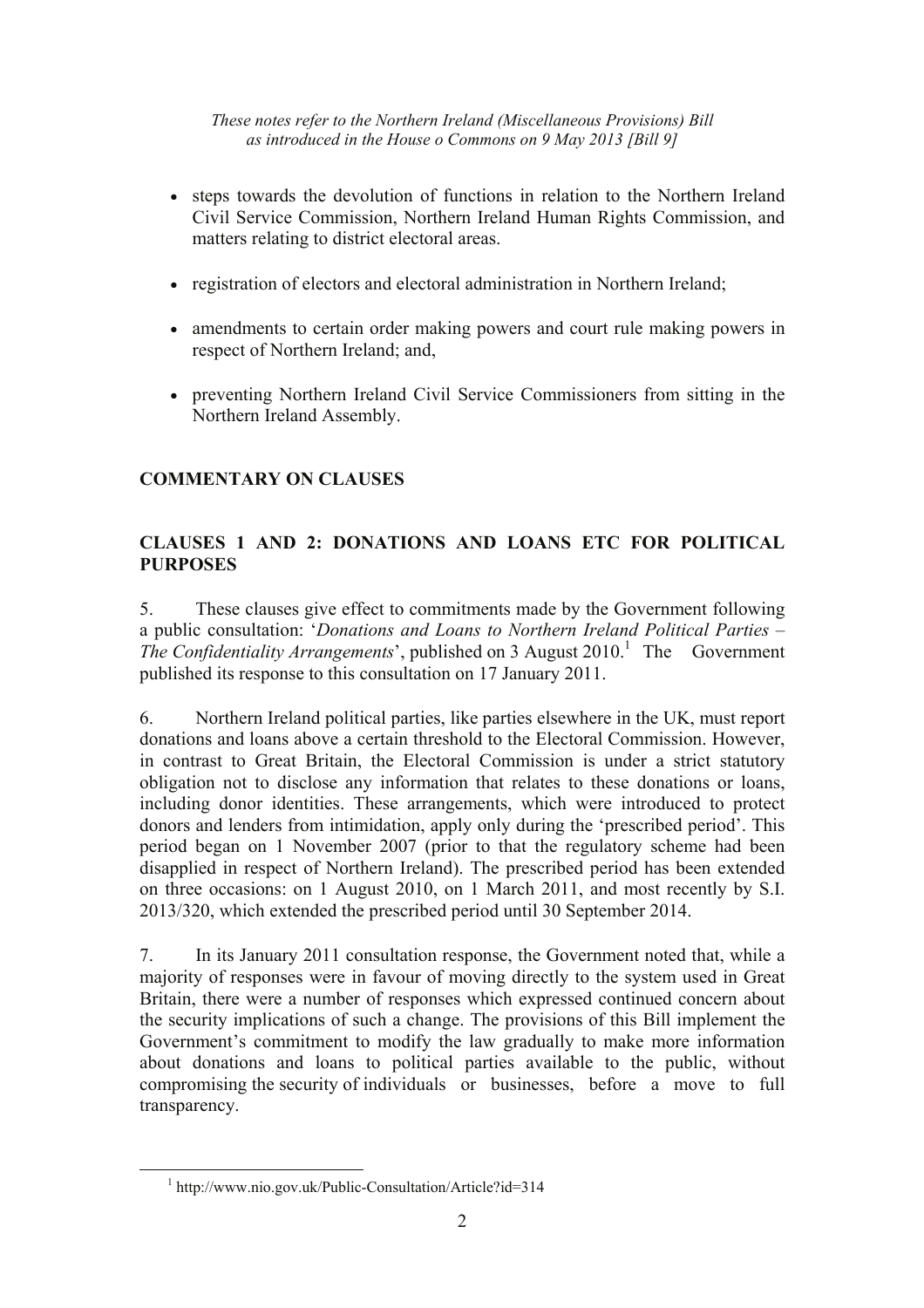8. The August 2010 consultation also sought views on the retrospective disclosure of donor information. At present, the details of donations and loans reported to the Electoral Commission during the prescribed period can be made public when that period ends. In response to the consultation, the majority of political parties, as well as the Electoral Commission, acknowledged the need to prevent retrospective disclosure of this information, arguing that those making donations from 1 November 2007 were doing so in the belief that these donations would not be released even when the confidentiality arrangements expired. In its response to the consultation, the Government committed to introducing primary legislation to ensure that the identities of those who made donations and loans during the prescribed period – including any extended periods - would not be released after the expiry of that period.

## **CLAUSE 1: DONATIONS**

9. Clause 1 makes amendments to the Northern Ireland (Miscellaneous Provisions) Act 2006 ("NIMPA") and the Political Parties, Elections and Referendums Act 2000 ("PPERA").

10. Subsection (1) makes the temporary provisions inserted into PPERA by section 14 of and Schedule 1 to NIMPA permanent.

11. Subsection (2) inserts a new section 15A into NIMPA, giving the Secretary of State the power to amend or modify the current donations regime to increase (but not to reduce) transparency. It gives the Secretary of State the power to amend, repeal or modify any enactment connected with political donations, provided that the overall effect is to increase transparency. Any secondary legislation made under this power will be subject to the affirmative resolution procedure.

12. Subsection (2) also inserts a new section 15B into NIMPA. This restricts the power of the Secretary of State to increase transparency in relation to "protected information", which is information from which it is possible to identify a person who made a donation before 1 October 2014 (during the prescribed period). The Secretary of State cannot (a) permit or require the publication of protected information; (b) reduce the maximum penalty for an offence of disclosure of protected information; or (c) allow persons to access protected information in the Electoral Commission's register. Section 15B does not prevent the Secretary of State from permitting or requiring the publication of other information which would not reveal the identity of a person who made a donation before 1 October 2014. For example, the Secretary of State could require the publication of some information, such as the size of donations, the nationality of donors, or whether the donor was an individual or a corporation.

13. Subsection (3) creates an exception to the provisions preventing disclosure of information reported to the Electoral Commission. Any information contained in reports submitted to the Electoral Commission, including information that would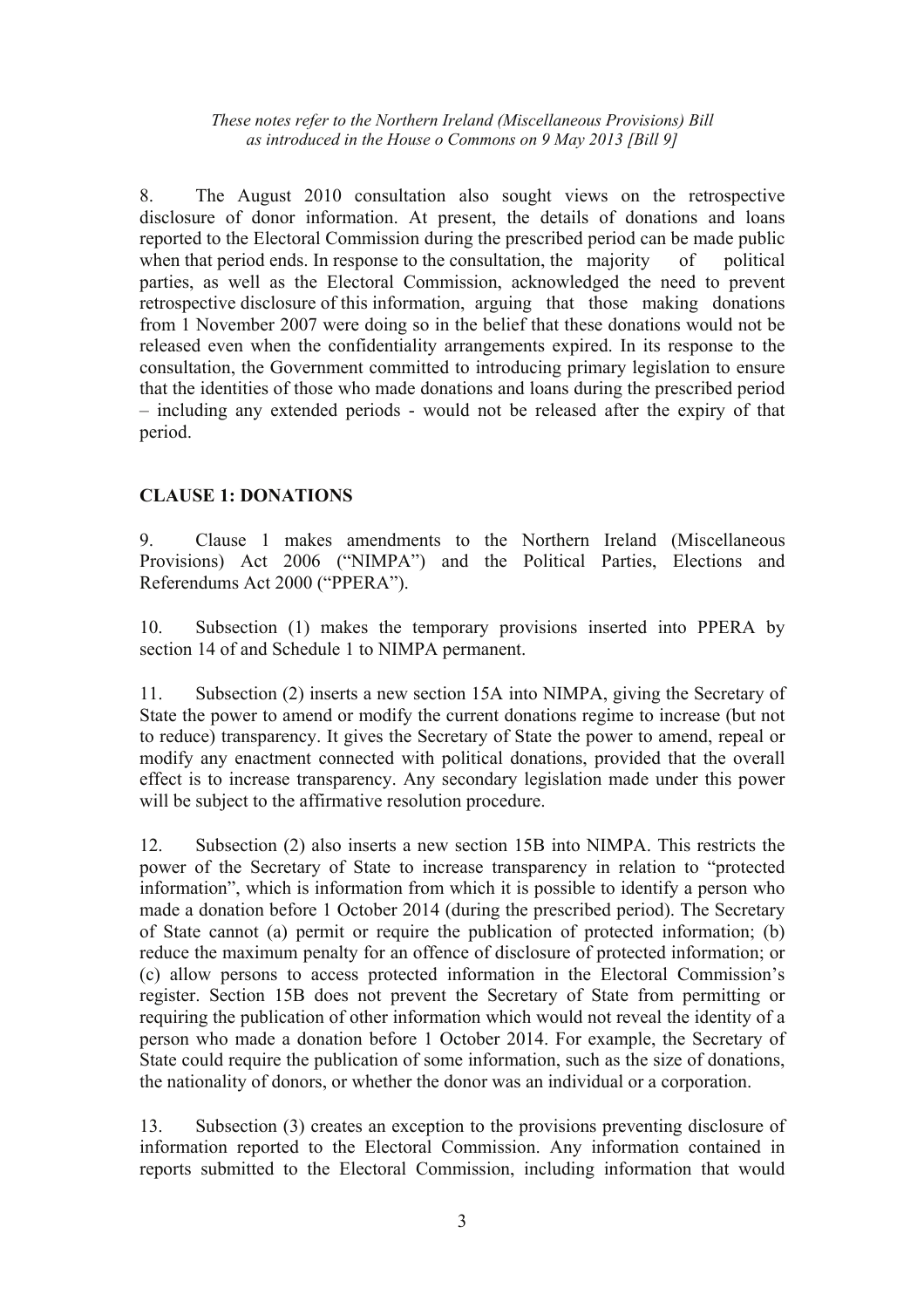reveal the identity of a person who made a donation before 1 October 2014, can be published if the donor has consented to information being disclosed.

## **CLAUSE 2: LOANS**

14. Clause 2 makes provision for loans, equivalent to that set out in section 1 for donations.

15. Subsection (1) makes the temporary provisions set out in Schedule 1 to the Electoral Administration Act 2006 (Regulation of Loans etc: Northern Ireland) Order 2008 (S.I. 2008/1319) permanent.

16. There is no express statement of the Secretary of State's power to increase transparency in respect of the loans regime. This is because, under section 63 of Electoral Administration Act 2006, the Secretary of State can make provision in respect of loans corresponding or similar to any provision relating to donations for political purposes which is made by or which may be made under NIMPA. Accordingly, once the new section 15A and 15B of NIMPA in clause 1(2) are in force in respect of donations, the Secretary of State will have the power to make corresponding or similar provision in respect of loans.

17. Subsection (2) creates an exception to the provisions preventing disclosure of information reported to the Electoral Commission. Any information contained in reports submitted to the Electoral Commission, including information that would reveal the identity of a person who made a loan before 1 October 2014, can be published if the Electoral Commission has reasonable grounds to believe that the parties to the transaction have consented to the information being disclosed.

#### **CLAUSES 3, 4 AND 5: DUAL MANDATES**

18. These clauses prevent a member of the Northern Ireland Assembly (a Member of the Legislative Assembly or "MLA") from holding office simultaneously as a MLA and a member of the House of Commons or the Dáil Éireann (the lower house of the Irish Parliament). Insofar as it relates to the Commons, this practice, commonly known as "double jobbing" has been the source of some criticism, particularly in the wake of the expenses scandal. In its 2009 report on 'MPs' Expenses and Allowances: Supporting Parliament, safeguarding the taxpayer', the Committee on Standards in Public Life examined the issue and came to the following conclusions:

- *12.18 The holding of multiple mandates, or 'double jobbing' as it is known in Northern Ireland, appears to be unusually ingrained in the political culture there because of:* 
	- *The legacy of 'the Troubles', which discouraged many individuals*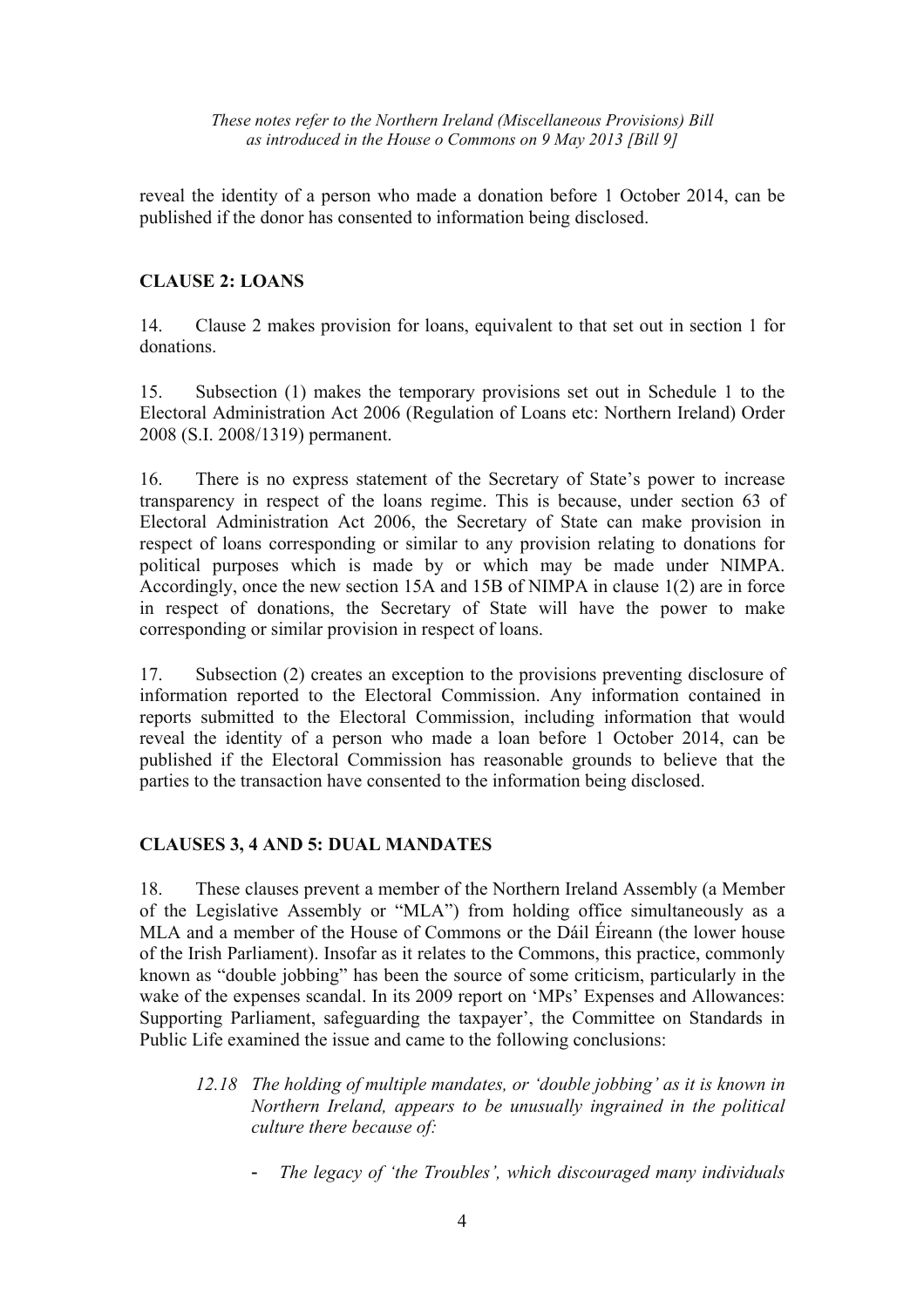> *from getting involved in politics, leaving it to a small minority to participate.*

- *The recent history of political instability, which led the political parties to be fearful of giving up seats in Westminster in case the local devolution settlement collapsed, as it has more than once already.*
- *12.19 The Committee expressed the view in Chapter 11 of this report that MPs should not be prohibited from earning income from limited activity outside the House of Commons, provided that the activity does not interfere with the primary role as an MP, is completely transparent to electors and does not present a conflict of interest.*
- *12.20 We do not think these conditions are met in the case of multiple mandates. There is transparency – the issue has been widely aired in the Northern Ireland media. But the Committee questions whether it is possible to sit in two national legislatures simultaneously and do justice to both roles, particularly if the MP concerned holds a ministerial position in one of them.*

19. The Committee went on to recommend 'that the practice of holding dual mandates in both the House of Commons and the devolved legislatures should be brought to an end as soon as possible. Ideally that would happen by the time of the scheduled elections to the three devolved legislatures in May 2011, or failing that by 2015 at the very latest.' Former Secretary of State for Northern Ireland Owen Paterson pledged to bring an end to the procedure in 2011, and his commitment was reiterated by the current Secretary of State, Theresa Villiers, in 2012.

20. In examining this issue following the publication of a draft Bill for prelegislative scrutiny in February 2013, the House of Commons' Northern Ireland Affairs Committee highlighted what they perceived as an anomaly between the treatment being proposed for MPs, and those who were members of other legislatures – saying that it would be "*"illogical, and potentially inflammatory, to establish a position whereby a member of the UK Parliament was excluded from being an MLA but a member of any other legislature was not"*. The Government believes that there are legitimate distinctions to be drawn between membership of the House of Commons and the other legislatures highlighted by the Committee, but accepts that it would be sensible to make provision to ensure that a dual mandate cannot be held which permits someone to sit concurrently in the Northern Ireland Assembly and Dáil Éireann, the lower house of the Irish Parliament.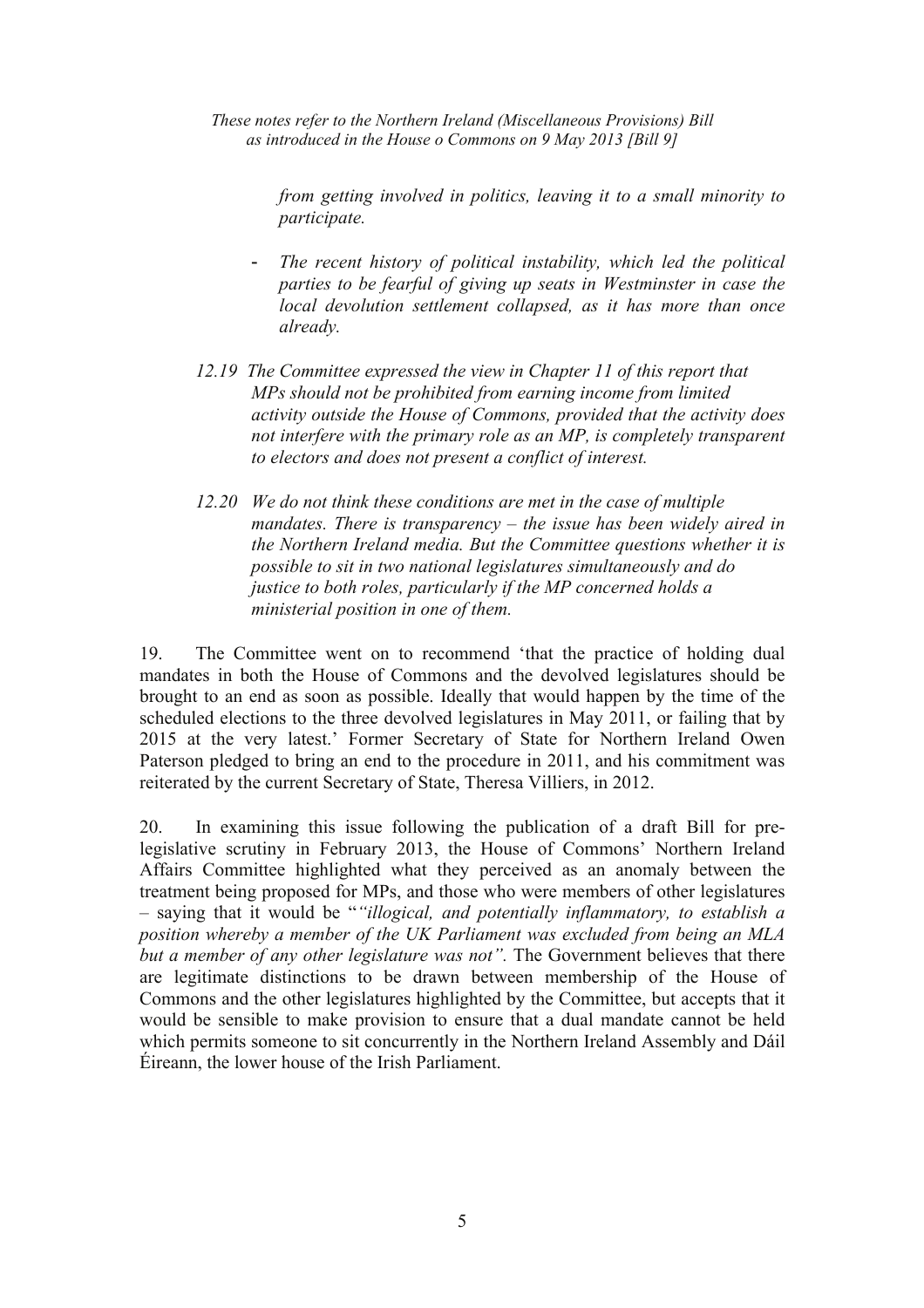## **CLAUSE 3: MPS TO BE DISQUALIFIED FOR MEMBERSHIP OF THE ASSEMBLY**

21. Section 1 of the Northern Ireland Assembly Disqualification Act 1975 ("NIADA 1975") provides that a person is disqualified for membership of the Assembly who for the time being holds the offices, memberships and employments described in section 1(1). Clause 3(1) of the Bill inserts new section  $1(1)(za)$  into NIADA 1975, adding membership of the House of Commons to the list. The effect is that MPs are disqualified for membership of the Assembly, subject to the exception created in clause 3(2).

22. Clause 3(2) of the Bill provides limited exceptions to the disqualification of MPs for membership of the Assembly. It ensures that a person who is already an MP may stand for nomination to the Assembly, and may then choose which membership to pursue if subsequently returned to the Assembly. It equally ensures that a person may stand for election both to the Assembly and to the House of Commons, and then decide which membership to pursue if successfully returned to both.

23. Clause 3(2) of the Bill accordingly inserts into the NIADA 1975 a new section 1A. Subsection (1) of that new section provides that a member of the House of Commons is not disqualified for membership of the Assembly for a period of 8 days following his return to the Assembly. This short period of grace is given so that the MP, should he wish to do so, may divest himself of his seat in the Commons in order to pursue membership of the Assembly. Alternatively, the MP may use the grace period to resign his membership as an MLA. If he does nothing, the MP will automatically be disqualified for membership of the Assembly upon the expiry of the 8 day period.

24. Subsections (2) to (4) of new section 1A are aimed at a person who is elected both as an MP and an MLA following combined Westminster and Assembly elections. These subsections ensure that such a person has the benefit of the full 8 day period to decide which membership to pursue and to achieve any necessary resignation. In their absence, it would be possible for such a person to be returned as a MLA first, and as an MP sometime after, thus depriving him (in part or entirely) of the benefit of the period under subsection (1).

25. Note that the period of grace under subsections (2) to (4) is only given to a person who is a "candidate for election to the House of Commons" on being returned as a MLA. No period of grace is otherwise given to a person who is already an MLA who is then elected to the House of Commons. Such a person will, on successful return to Westminster, automatically be disqualified for membership of the Assembly under section 1(1)(za) of NIADA 1975.

26. It will be noted that the new section 1A and (3) NIADA 1975 will only apply to a person who is returned as a member of the Assembly following an election. This means that a person who is returned to fill a vacancy in the Assembly's membership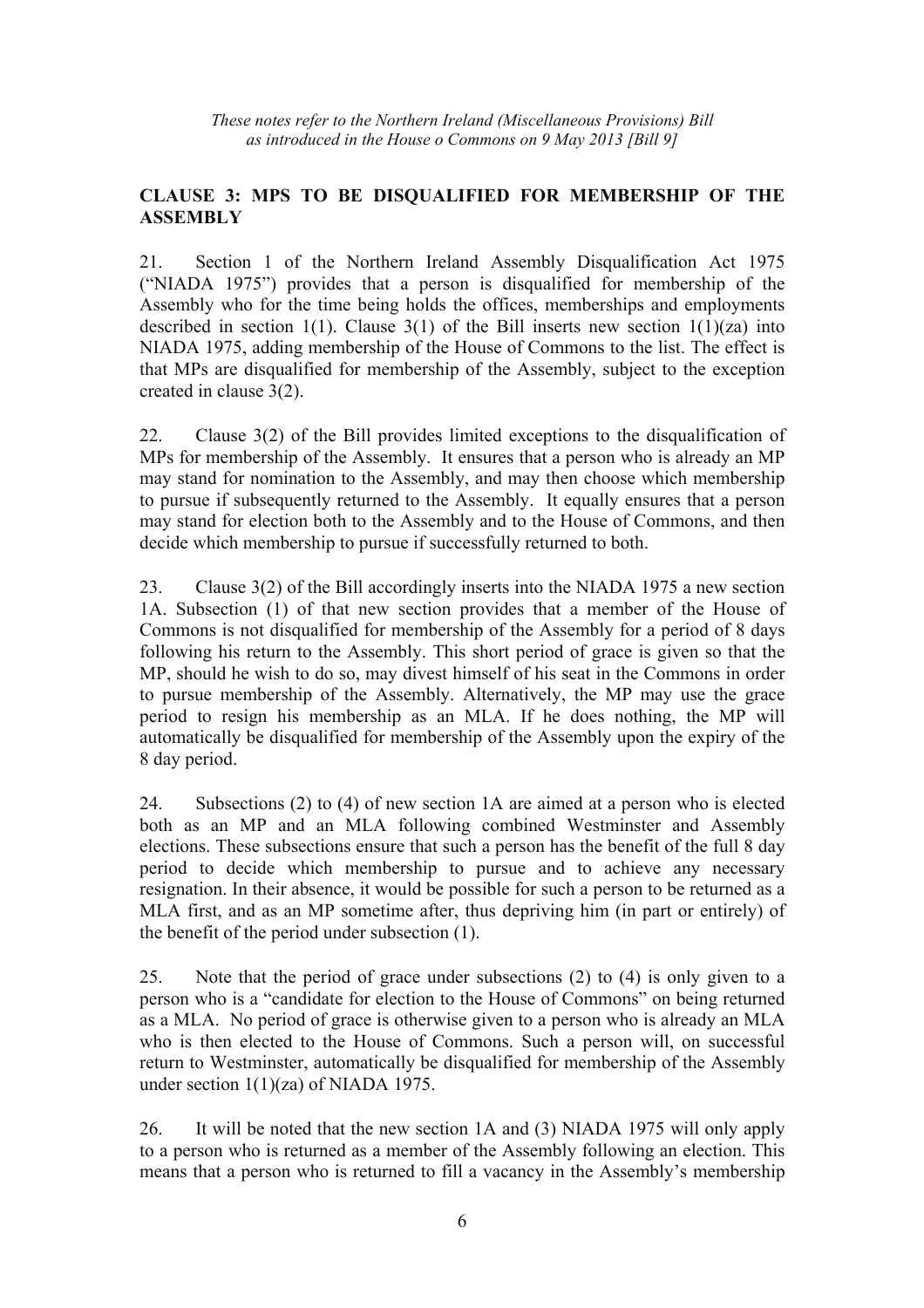via methods prescribed by the Secretary of State under section 35 of the Northern Ireland Act 1998 ("the 1998 Act"), for example by substitution, cannot take the benefit of the 8 day period unless that vacancy was filled by the method of election. This is because such a person will have sufficient time under the amended provisions in Articles 6-6B of the Northern Ireland Assembly (Elections) Order 2001 (S.I. 2001/2599) to resign their seat in Westminster before returning a statement of readiness (see paragraphs 27-30 below).

27. Section 37 of the 1998 Act makes provision for the effects of disqualification for membership of the Assembly and gives the Assembly certain powers to provide for relief from disqualification. Clause 3(3) of the Bill makes an amendment to section 37(1) of the 1998 Act to make clearer that the provisions about the effects of disqualification and relief apply where a person has been disqualified under the NIADA 1975 under provision inserted into that Act after the 1998 Act was passed.

28. Clause 3(4) of the Bill makes an amendment to section 47(4) of the 1998 Act. Section 47(4) requires the Assembly to make provision in respect of salaries payable to Assembly members who are also members of the House of Commons. This provision is rendered unnecessary by clause 3 of the Bill, as Assembly members are now effectively disqualified from holding a dual mandate in the House of Commons.

## **CLAUSE 4: TDS TO BE DISQUALIFIED FOR MEMBERSHIP OF THE ASSEMBLY**

29. Clause  $4(1)$  of the Bill inserts new section  $1(1)(db)$  into NIADA 1975, adding membership of the Dáil Éireann (the lower house of the Irish Parliament) to the list of offices, memberships and employments which disqualify a person for membership of the Assembly. The effect is that Teachtaí Dála (TDs, members of the lower house of the Irish Parliament) are disqualified for membership of the Assembly, subject to the exception created in clause 4(2).

30. Clause 4(2) provides a similar 8 day grace period following a person's election to the Assembly for TDs as clause 3(2) does for MPs. As the chances of an Assembly election and a Dáil election being held on the same day are very remote, and given that the elections would not in any event be held as a combined election, no provision is included which would address the coincidence of an Assembly and Dáil election taking place concurrently.

## **CLAUSE 5: STATEMENTS MADE BY PROSPECTIVE MEMBERS OF THE ASSEMBLY**

31. Clause 5 of the Bill amends the Northern Ireland Assembly (Elections) Order 2001 (S.I. 2001/2599) ("the 2001 Order"). The 2001 Order (as amended by the Northern Ireland Assembly (Elections) (Amendment) Order 2009 (S.I. 2009/256))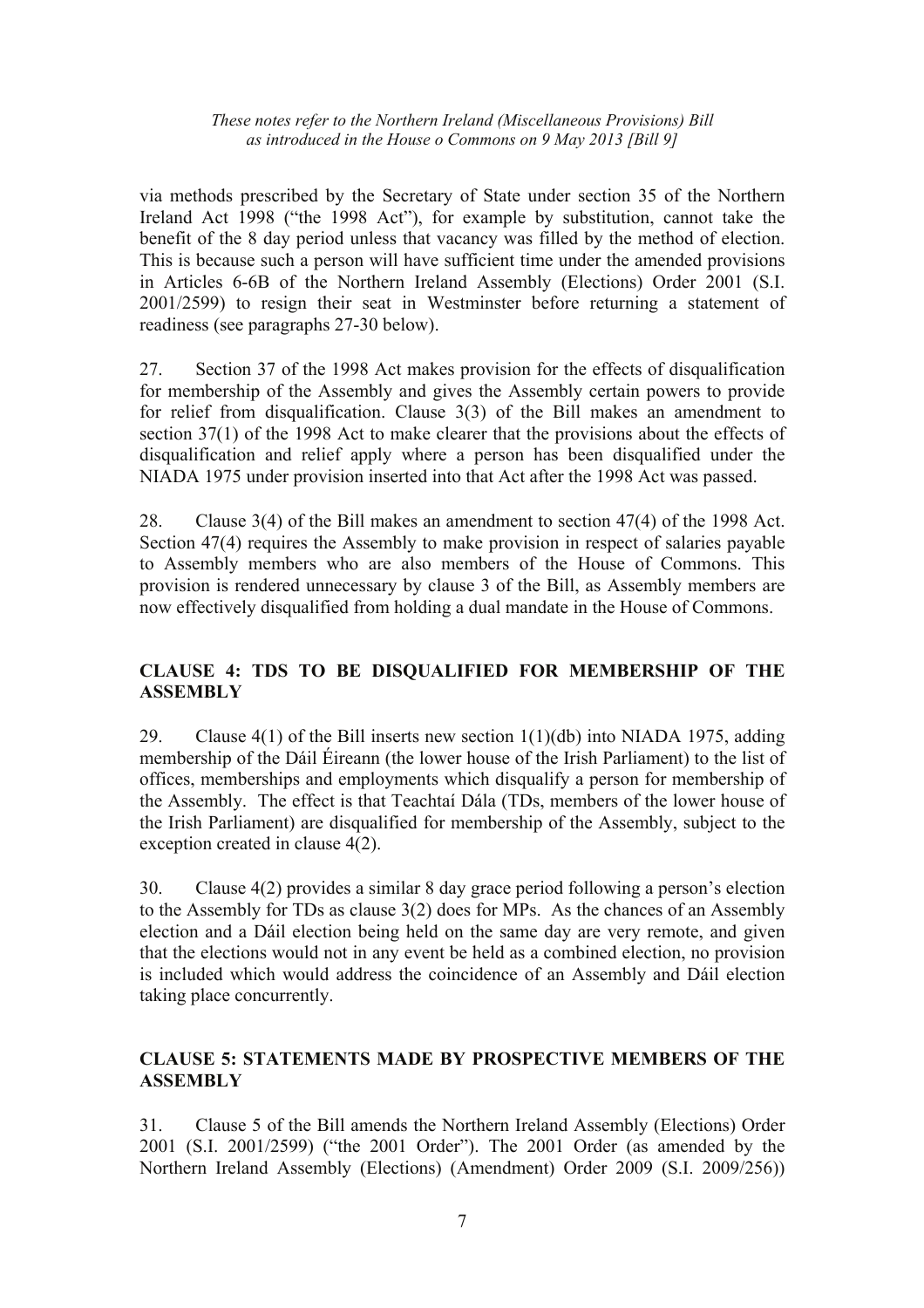provides for a system of substitutes and nominees to avoid the need for a by-election where the seat of a member of the Assembly falls vacant.

32. By Articles 6 and 6A of the 2001 Order, the Chief Electoral Officer will contact substitutes to fill the vacancies of independent candidates who gave such a list. Clause 5(2) of the Bill will require a person who wishes to be returned under the Article 6 procedure to make a written "statement of readiness". The person will be required to indicate (as he was previously) that he is willing and able to be returned to the Assembly, but will now in addition be required to state both that he is aware of the provisions of the NIADA 1975 and section 36 of the 1998 Act, and that he is to the best of his knowledge and belief not disqualified for membership of the Assembly. This will ensure that a person may only consent to be returned to the Assembly under the Article 6 procedure when he has divested himself of any disqualifying office, including that of MP or TD. Through the inclusion of a statement regarding disqualification, the statement of readiness now more closely reflects the statement that is given by a candidate when he consents to nomination for election to the Assembly under Rule 8 of the Parliamentary Election Rules (themselves contained in Schedule 1 to the Representation of the People Act 1983 (the "RPA 1983")) as modified by Schedule 1 to the 2001 Order.

33. Clause 5(3)(a) of the Bill similarly amends article 6B of the 2001 Order (vacancies arising during an Assembly term: members of registered parties) to provide that a member of a registered party who is nominated to fill a vacancy under the procedure in Article 6B of the 2001 Order will be required to make an equivalent "statement of readiness". Again, this will ensure that a person may only consent to be returned to the Assembly under the Article 6B procedure when he has divested himself of any disqualifying office, including that of MP or TD.

34. Article 6B of the 2001 Order required the nominated person to respond within 7 days to the Chief Electoral Officer's request that he was willing and able to be returned as a member of the Assembly. Clause 5(3)(b) of the Bill substitutes the 7 day rule with a more flexible period: the person is required to respond within "such period as the Officer considers reasonable". This amendment is made so that a person nominated under Article 6B may have sufficient time to divest himself of any disqualifying office (including that of MP or TD) before he is required to make the statement of readiness. In so doing, it brings the period for response to the Chief Electoral Officer's request into line with the period set for responses from substitutes under Art 6 of the 2001 Order.

35. Clause 5(6) of the Bill modifies the statement required from a person made when he consents to his nomination for election to the Assembly. This statement is made under Rule 8(3) of the Parliamentary Election Rules as modified by Schedule 1 to the 2001 Order. Previously, a person was simply required to state that he was not disqualified from membership of the Assembly. That statement is now modified to enable a person to indicate either that he is not so disqualified, or instead that he is disqualified, but only by virtue of being an MP or TD. This amendment is necessary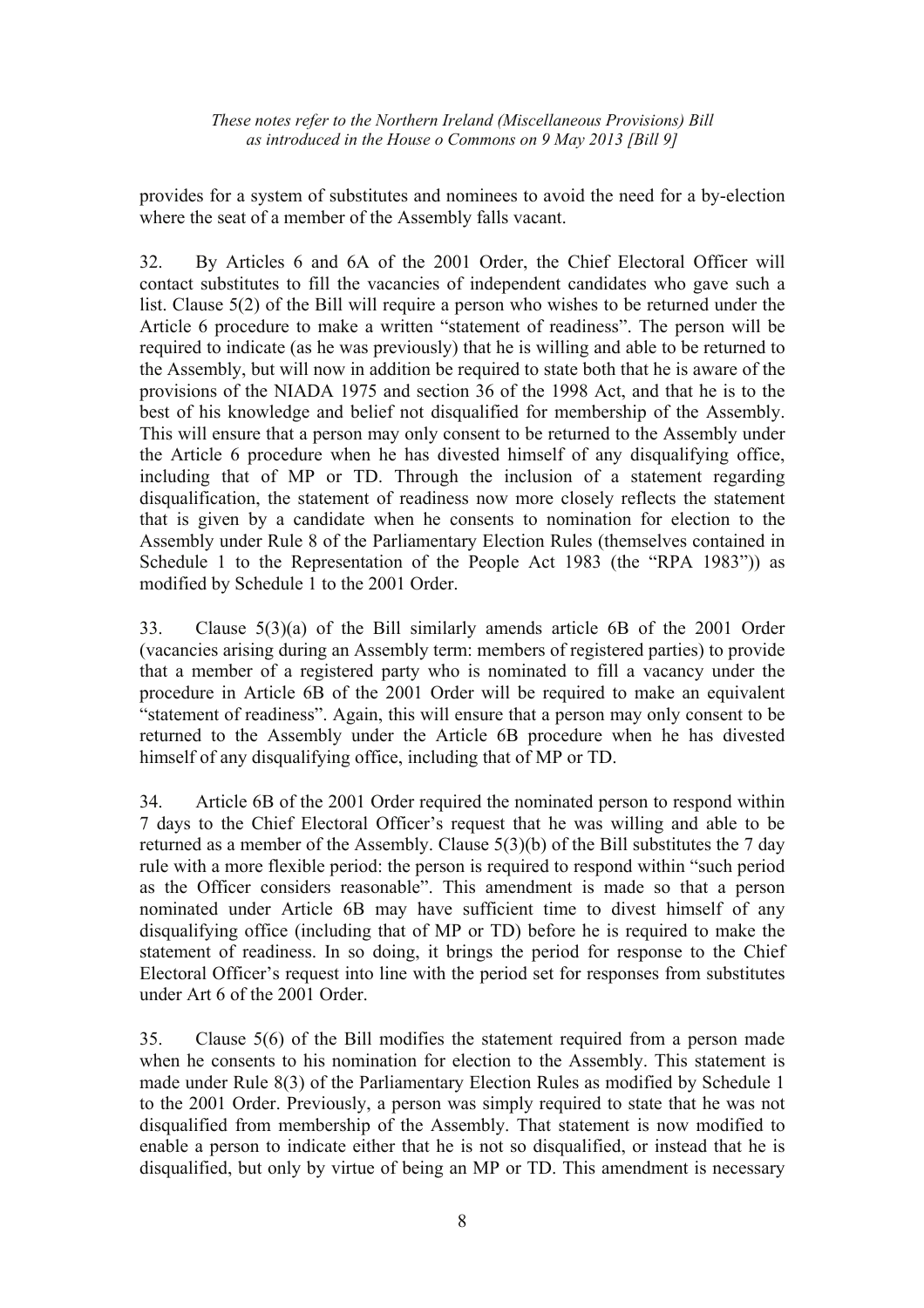to allow a sitting MP or TD to consent to nomination for the Assembly notwithstanding the disqualification in new section 1(1)(za)or (db) of the NIADA 1975 introduced by clause 3(1) and 4(1) of the Bill. Clause 5(5) ensures that a person who makes this new statement will fall within the existing criminal offence relating to false statements on nomination papers if he makes a statement that he knows to be false. Clause 5(6) of the Bill also amends the statement to acknowledge the fact that it is possible for a person to be disqualified under section 36 of the 1998 Act as well as under NIADA 1975.

## **CLAUSE 6: REDUCTION IN SIZE OF THE ASSEMBLY**

36. The Belfast (Good Friday) Agreement 1998 (the "1998 Agreement") provided for a democratically elected Assembly in Northern Ireland which would be inclusive in its membership, capable of exercising executive and legislative authority, and subject to safeguards to protect the rights and interests of all sides of the community.

37. The Assembly was to be made up of 108 members elected by PR (STV) from existing Westminster constituencies. Section 33(1) of the 1998 Act provided that members of the Assembly would be returned for the parliamentary constituencies in Northern Ireland, while section 33(2) that each constituency would return six members.

38. The Government consulted on the size of the Assembly in August 2012, noting that in serving a population of around 1.8 million people, there appeared to be a reasonable case for a reduction in the numbers of MLAs. However, as the size of the Assembly flowed from the 1998 Agreement, the Government has been clear that any changes would require sufficient agreement amongst the Northern Ireland parties. While there seem to be reasonable prospects for such agreement at some point in the future, at this stage the parties have not signalled that they have agreed on a reduction in the size of the Assembly.

39. The provisions in Clause 6 make the reduction in size of the Assembly a reserved matter, meaning that the Assembly could legislate to reduce the number of members returned to it for each Westminster constituency. Clause 6 also ensures that any Assembly legislation that reduced the size of the Assembly could not make provision for different numbers of members to be returned for different constituencies. As a reserved matter, any legislative provision put forward by the Assembly in this regard would require the consent of the Secretary of State. Should that consent be given, the Government would need to put an Order in Council before Parliament amending section 33(2) to give effect to the Assembly's decision.

## **CLAUSE 7: EXTENSION OF ASSEMBLY TERM**

40. The Fixed Term Parliaments Act 2011 introduced fixed-term elections to the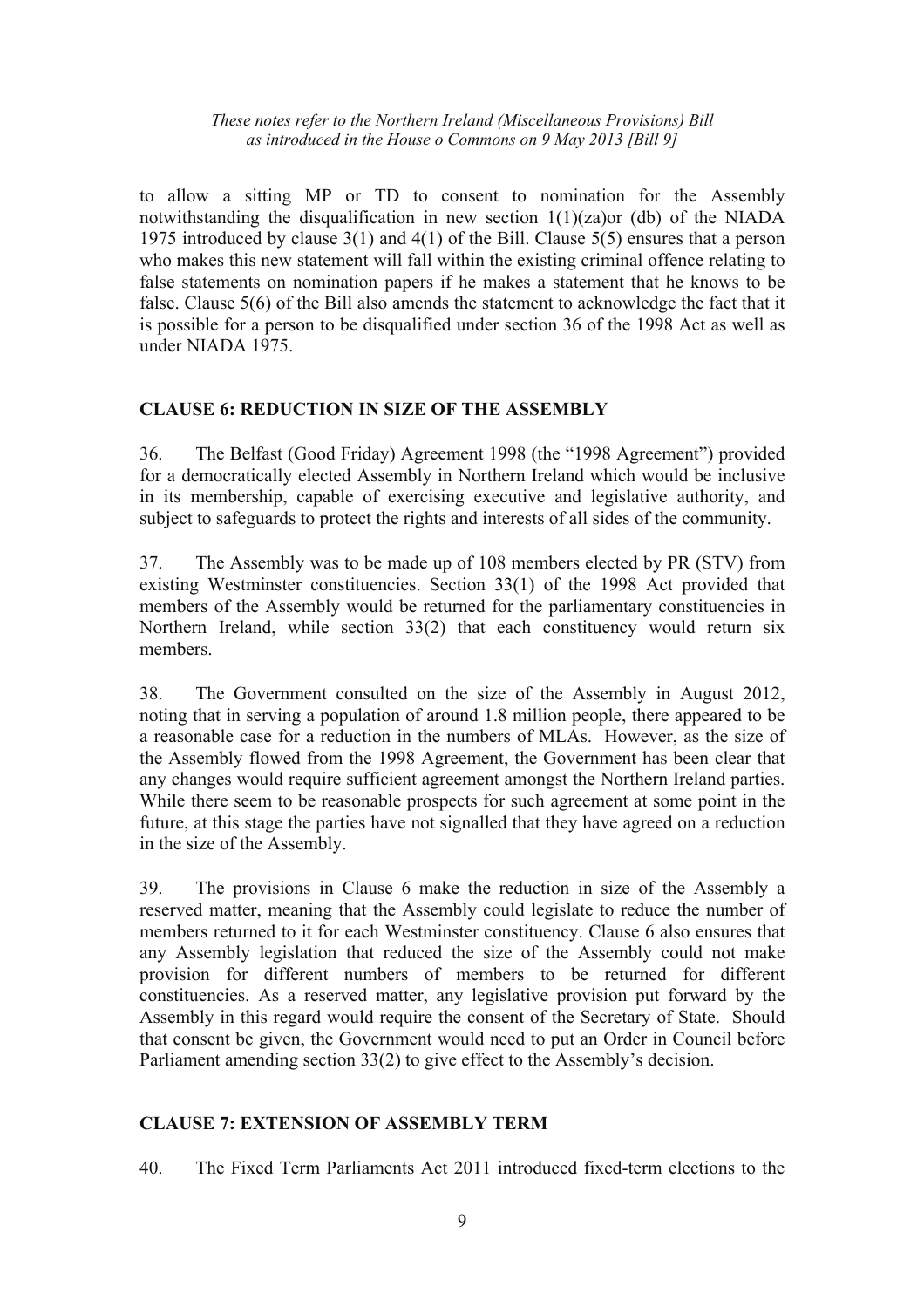Westminster parliament. As a result, the next Westminster election will be in May 2015, then every five years thereafter.

41. The Scottish Parliament and National Assembly for Wales raised concerns that the May 2015 date clashed with elections to their respective institutions. During Second Reading in the House of Lords on 29 March 2011, Lord Wallace of Tankerness commented on the position of the devolved legislatures: 'Northern Ireland Office Ministers are conducting separate discussions with the parties in Northern Ireland on this issue and have concluded that it would be better to await the outcome of the combined polls scheduled for May this year before deciding whether special provision would be needed for Northern Ireland.*' 1 March 2011 Hansard 934*

42. The Scottish Parliament and National Assembly for Wales subsequently passed resolutions (on 3 March 2011 and 16 March 2011, respectively) calling for the rescheduling of the elections to 5 May 2016. The Government introduced provision in the Fixed Term Parliament Act to lengthen the term of the Scottish Parliament and Welsh Assembly elected in 2011 until 2016. No legislative provision was made at that time in relation to the Northern Ireland Assembly.

43. On 12 June 2012 Northern Ireland's First Minister Peter Robinson, deputy First Minister Martin McGuinness and Justice Minister David Ford wrote to then-Secretary of State Owen Paterson making clear their view that they wished to see the current term of the Northern Ireland Assembly extended until May 2016, in common with the Scottish Parliament and Welsh Assembly elections. That position was confirmed in a letter to the current Secretary of State dated 15 April 2013 from the First Minister and deputy First Minister.

44. The Bill proposes that the Assembly's current term is extended from four to five years, creating consistency between each of the devolved institutions across the United Kingdom, and moves thereafter to five-year fixed terms, in common with the changes made in the Fixed Term Parliaments Act to the cycle for elections to the House of Commons, the Welsh Assembly and the Scottish Parliament. This will reduce the potential for clashes between scheduled Westminster and Assembly elections in the future. With the move to five year fixed terms taking effect from 2016, the subsequent Assembly election would take place in 2021, thus avoiding a clash with the 2020 Westminster poll.

45. Clause 7(1) therefore amends section 31 of the Northern Ireland Act, such that elections will be held on the first Thursday in May on the fifth calendar year following that in which its predecessor was elected, rather than the fourth. Subsection (2) means that this amendment will take effect for the current Assembly term as well as future terms, with the effect that the current term will be extended by one year.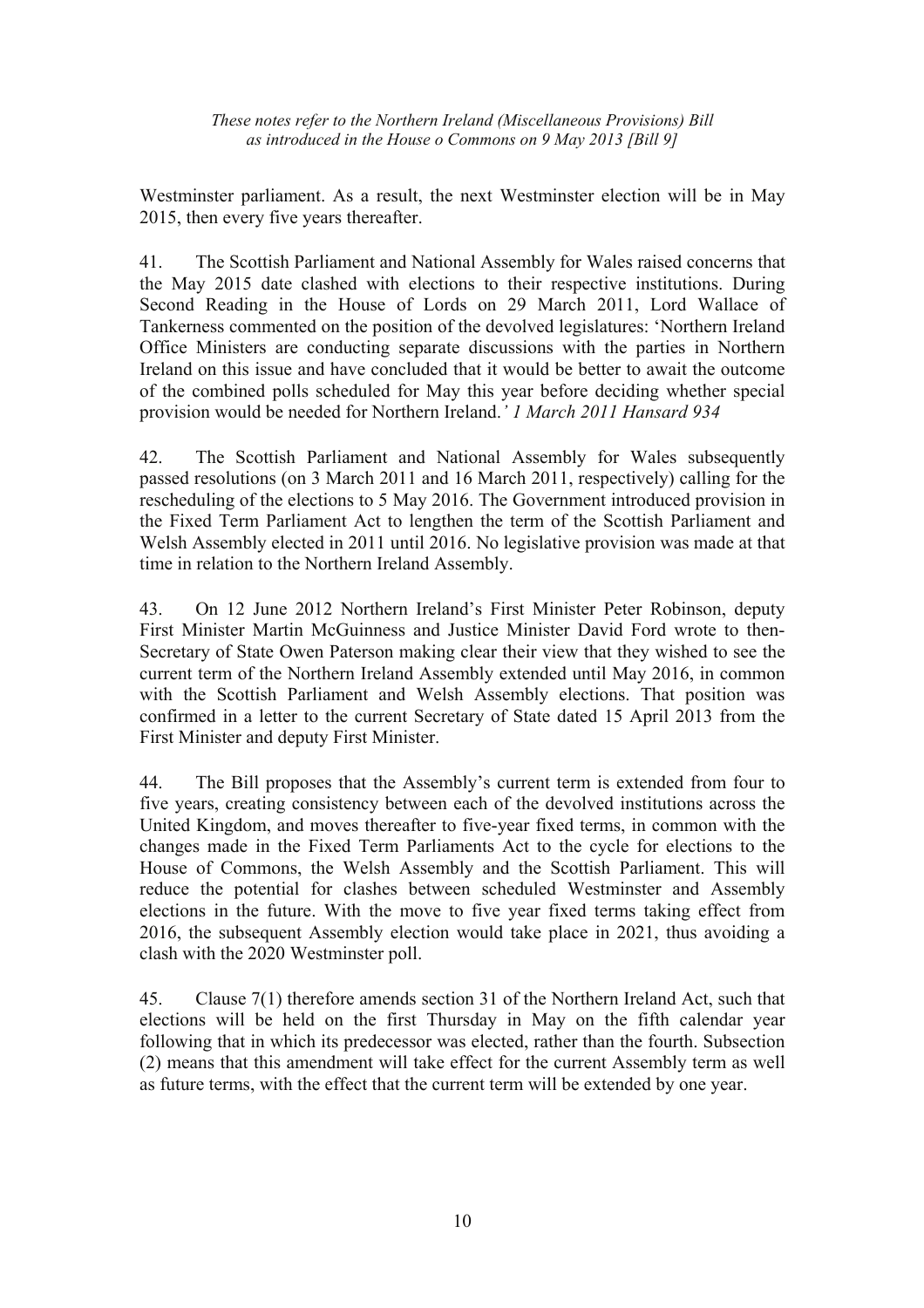## **CLAUSES 8 AND 9: JUSTICE MINISTER**

46. These clauses give effect to an agreement between the Northern Ireland political parties to amend the 1998 Act to change the means by which the Minister of Justice for Northern Ireland (the "Justice Minister") is appointed, and to remove the anomaly whereby the party of which the Justice Minister is a member has one extra Ministerial post in the Northern Ireland Assembly (the "Assembly") than that which it would have pursuant to the d'Hondt formula.

47. The 1998 Act sets out the majority of the devolution settlement with Northern Ireland. Whilst certain matters were transferred to the competence of the Assembly in 1998, other matters were transferred later. Of particular note, was the transfer of policing and justice to the Assembly in 2010. This transfer is not straightforward, with related national security matters continuing to be excepted and therefore largely outside the competence of the Assembly. Given this complexity, and the fact that policing and justice remains a politically sensitive issue, the provisions in the 1998 Act for the appointment of the Justice Minister are complex and the Justice Minister is not dealt with in the same way as the other Northern Ireland Ministers.

48. The Justice Minister is not appointed by the d'Hondt procedure, but through nomination by one or more members of the Assembly and approval by crosscommunity vote. Currently, the incumbent can be removed if a motion is raised to that effect by either the First Minister and deputy First Minister (the "FM/dFM") acting together, or 30 or more Assembly members, followed by a majority cross-community vote. The Bill amends this process to give the Justice Minister the same security of tenure as that of the other Ministerial posts, although the process is not exactly the same due to the different appointment system.

## **Existing law**

49. Section 21A of the 1998 Act sets out a number of possible appointment mechanisms for the Justice Minister, one of which may be selected and provided for by an Act of the Assembly. The Assembly enacted legislation in 2010 (the Department of Justice Act (Northern Ireland) 2010) which opted for the mechanism set out in section 21A(3A) of the 1998 Act. The Justice Minister is appointed by virtue of a nomination made by one or more members of the Assembly, and approved by a cross-community vote. Part 1A of Schedule 4A to the 1998 Act applies to this appointment, creating certain differences between this appointment and the appointment of other Northern Ireland Ministers.

50. First, the Justice Minister is appointed after the other Northern Ireland Ministers. The d'Hondt procedure, which ensures that each party is responsible for appointing a number of Ministers in proportion to the number of seats they hold in the Assembly, governs all Ministerial appointments, save for that of the Justice Minister. The Justice Minister's appointment is made outside the parameters of the d'Hondt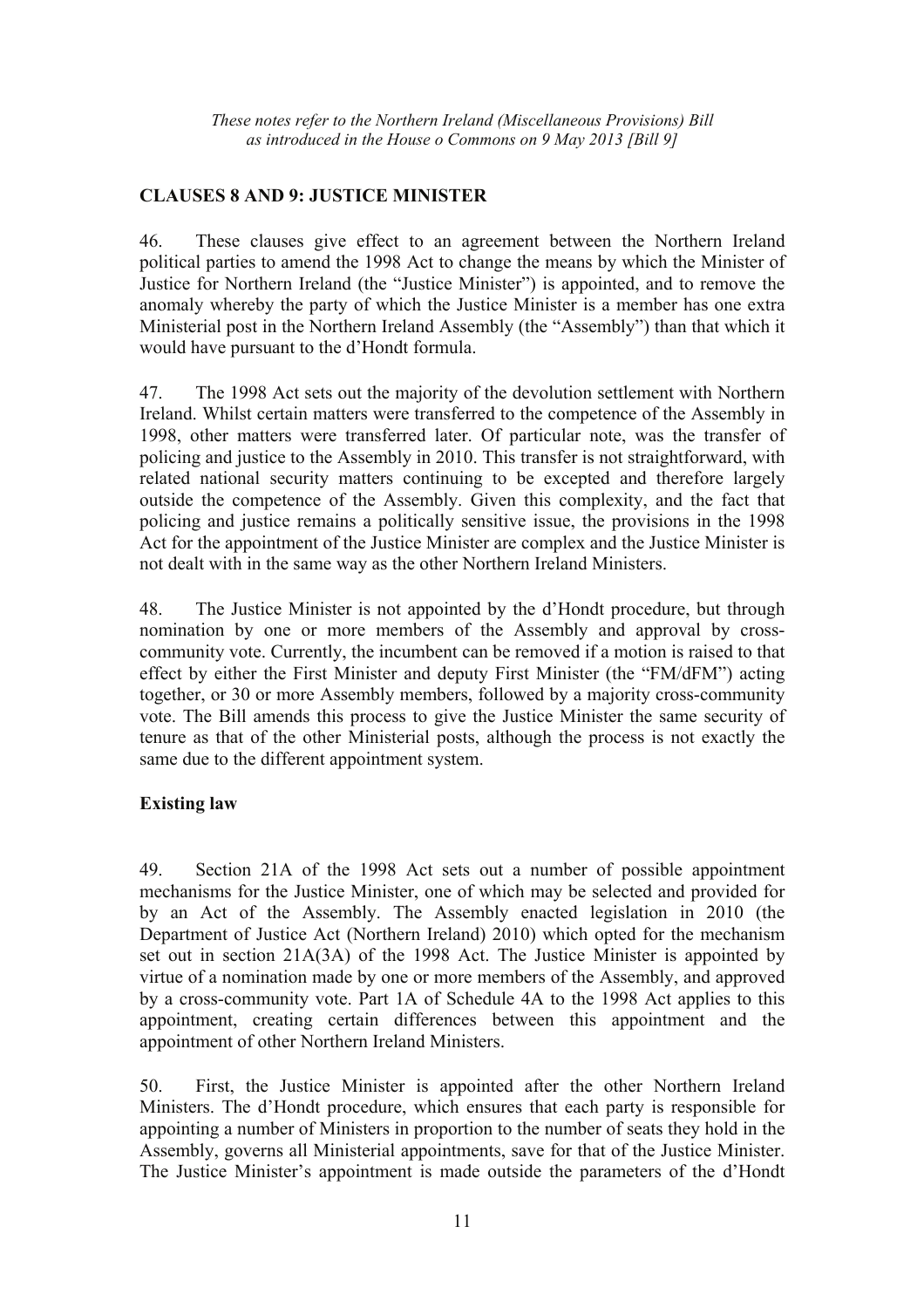procedure, which means that the party from which the Justice Minister is appointed will have an 'extra' Ministerial post.

51. Second, the incumbent Justice Minister can be removed if a motion is raised to that effect by either the FM/dFM acting together, or 30 or more Assembly members, followed by a majority cross-community vote. This is in contrast to other Ministers, who are appointed by their party's Nominating Officer, who has the power to dismiss the incumbent and refill the Ministerial position. The effect of the current provisions is that the position of the Justice Minister is less secure than that of the other Ministers in the Assembly.

52. The Bill amends the appointment procedure to give the Justice Minister the same security of tenure as that of the other Ministerial posts, and to rectify the anomaly in respect of the relationship between the representation of parties in the Assembly and appointment to Ministerial office.

# **CLAUSE 8: APPOINTMENT OF JUSTICE MINISTER**

53. This clause makes changes to Schedule 4A to the 1998 Act.

54. The existing regime for the appointment of the Justice Minister is in paragraphs 3D(4) to (8) of Schedule 4A. Under that regime, the Justice Minister is nominated by one or more members of the Assembly and is approved by a resolution of the Assembly passed by a cross-community vote (paragraph 3D(4) and (5)). A further nomination can only be made if the initial nomination does not take effect or the nominated person does not take up office within a period specified in standing orders (paragraph 3D(6) and (7)). This procedure is applied as many times as necessary to secure the office of Justice Minister is filled (paragraph 3D(8)).

55. Subsections (2), (5) and (6) alter this regime in two ways.

56. First, subsections (2) and (5) provide for the order in which Ministerial positions are filled. The Justice Minister will now be appointed immediately after the First Minister and deputy First Minister. This change means that the formula for working out the number of Ministerial offices to which each party is entitled can be amended (subsection (3)) to take into account the position of Justice Minister. The effect of this amendment is that the party of which the Justice Minister is a member will no longer have an 'extra' Ministerial position: the Justice Minister post will now be factored into the d'Hondt allocation.

57. Second, subsections (2) and (6) give a power of veto to the Nominating Officer for the political party to which a person nominated for the post of Justice Minister belongs, by providing that the Nominating Officer must consent to the nomination.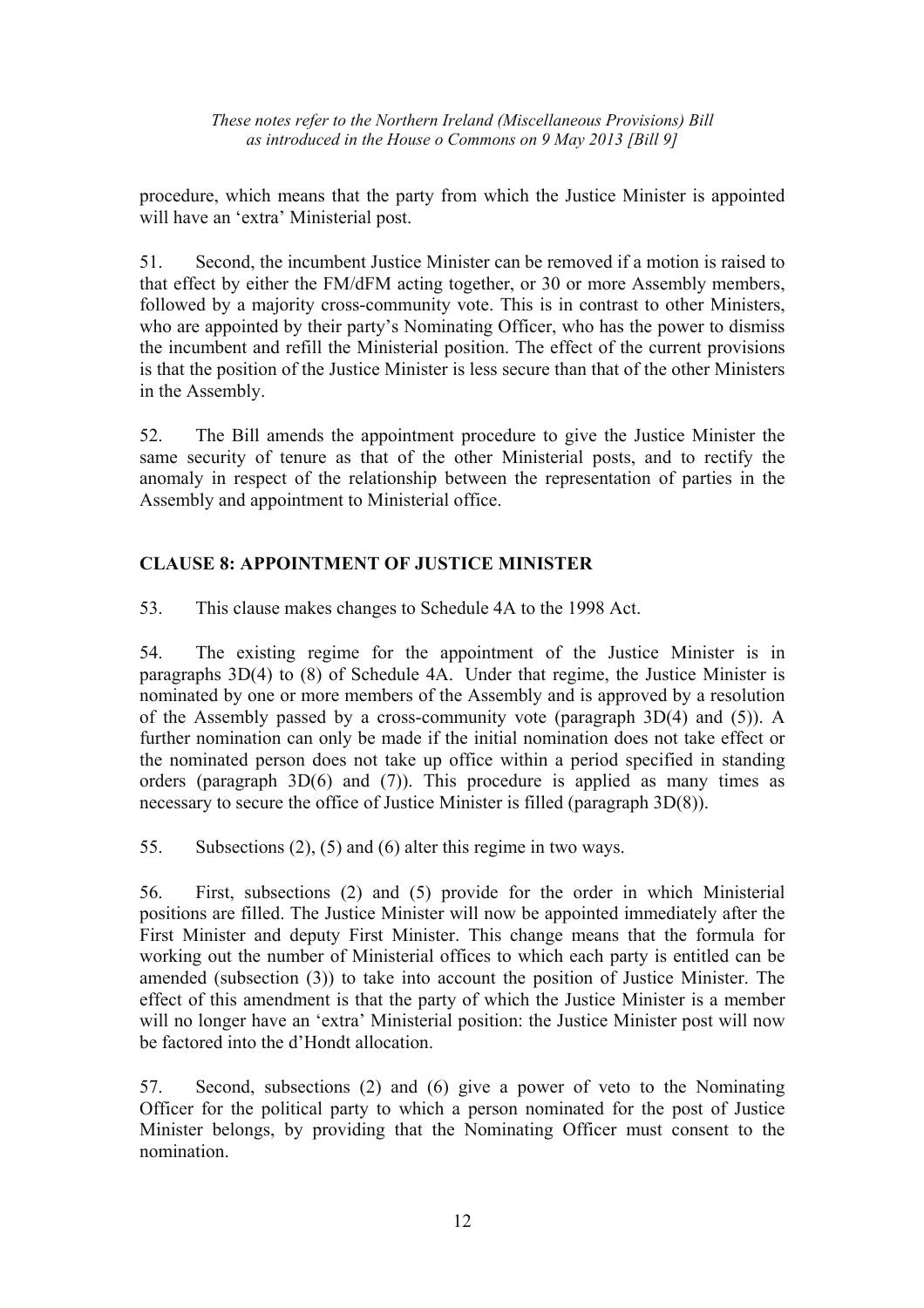58. Subsection (7) provides for security of tenure. Where the appointed Justice Minister is a member of a political party who was nominated with the consent of a Nominating Officer, that official can now remove the Justice Minister. However, where the Justice Minister is not be a member of a political party, the incumbent can be removed if a motion is raised to that effect by either the FM/dFM acting together, or 30 or more Assembly members, followed by a majority cross-community vote.

## **CLAUSE 9: REAPPOINTMENT OF OTHER NORTHERN IRELAND MINISTERS IN CERTAIN CASES**

59. This clause deals with the procedures to be followed in the event that the Justice Minister position becomes vacant. The new paragraph 3E means that if a new Justice Minister is appointed and the effect is to create a change in the total number of Ministerial offices held by members of a political party, then all Ministers will cease to hold office, and the d'Hondt procedure will be re-run again after a new Justice Minister has been appointed. This is to ensure that any potential anomaly in the number of Ministerial offices held by a political party is avoided.

60. The effect of new paragraph 3E(4) is that if the Justice Minister is dismissed by the Nominating Officer of his party, and there is an eligible member of that party who could fill the position but does not do so, either because the Nominating Officer does not consent to the nomination, or the potential replacement fails to take up the position, then all the other Ministers will remain in office and d'Hondt will not be rerun. Should the party fail to replace a dismissed Justice Minister with an eligible member from their ranks, then no steps will be taken to redress any imbalance in Ministerial seats which may result.

## **CLAUSES 10-12 – EXCEPTED AND RESERVED MATTERS: ARMS-LENGTH BODIES**

61. These clauses make provision amending Schedules 2 (excepted matters) and 3 (reserved matters) to the 1998 Act.

62. The amendments made by these clauses have the effect of converting the functions relating to certain arms-length bodies from excepted matters into reserved matters. This change enables the Assembly to legislate on those matters, but only with the consent of the Secretary of State. This change also enables the Secretary of State to devolve these matters by making an Order in Council under section 4 of the 1998 Act, following a resolution of the Northern Ireland Assembly with cross-community support.

63. Currently, the appointment of the Civil Service Commissioners for Northern Ireland is an excepted matter and this function is exercised by the Secretary of State on behalf of Her Majesty. Similarly, the provisions in Part VII of the 1998 Act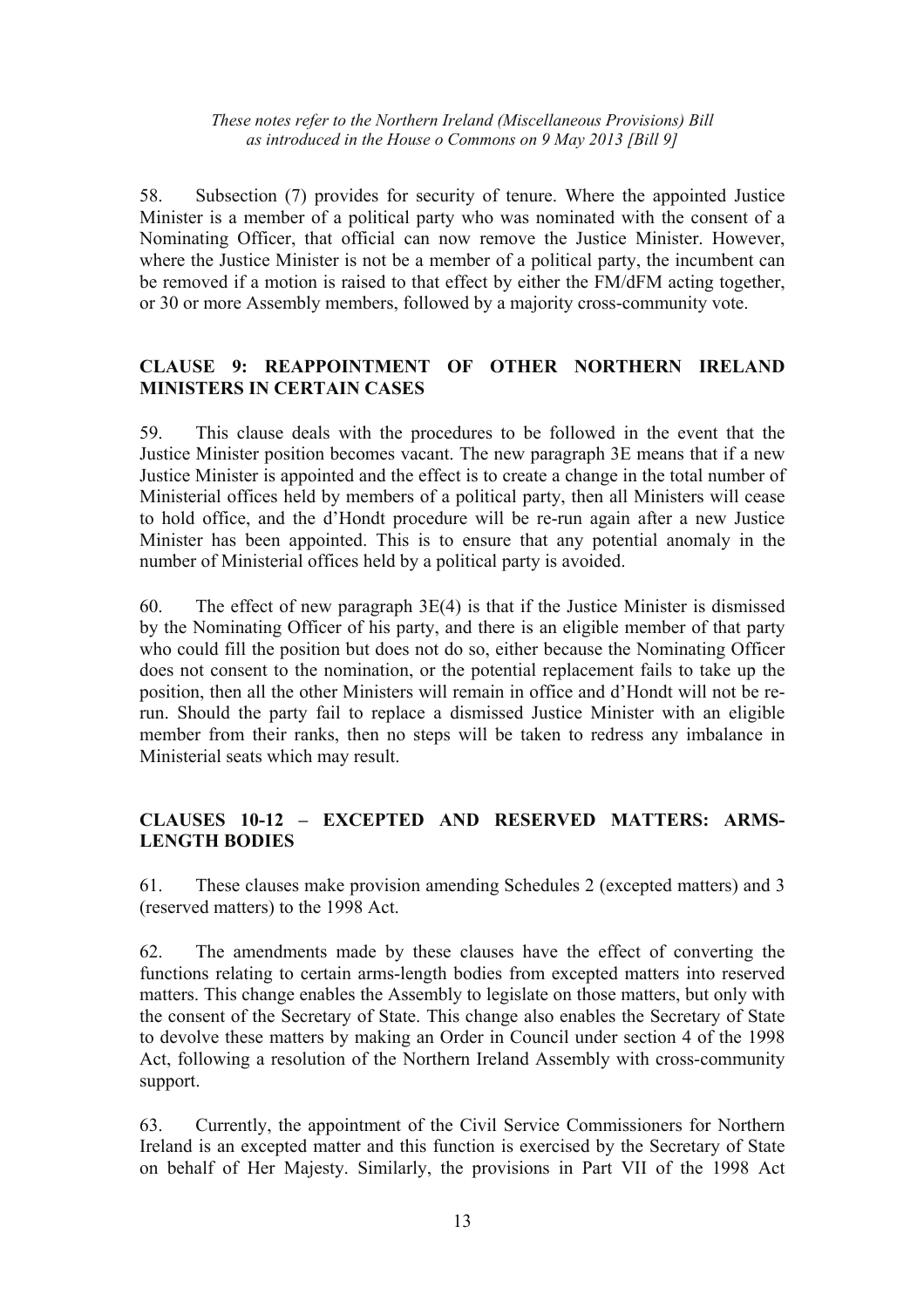relating to the Northern Ireland Human Rights Commission are excepted matters and functions under those provisions are exercised by the Secretary of State.

64. Clauses 10 and 11 move the appointment of the Civil Service Commissioners for Northern Ireland and certain provisions relating to the Northern Ireland Human Rights Commission from the 'excepted' category in Schedule 2 to the 'reserved' category in Schedule 3 of the 1998 Act. These changes put those bodies in the same category as the Equality Commission for Northern Ireland, which is already a reserved matter.

65. Local government boundaries in Northern Ireland are a transferred matter. However, local government elections in Northern Ireland are an excepted matter under paragraph 12 of Schedule 2 to the 1998 Act, and "elections" in this context is taken to include the determination of electoral boundaries. Accordingly, while the boundaries of the district within which each council operates are set by the Assembly following recommendations by the Local Government Boundaries Commissioner, the electoral areas for each of those districts are set by order of the Secretary of State acting under section 84 of the 1998 Act, following recommendations by the District Electoral Areas Commissioner. In recent practice, the Secretary of State has appointed the former Local Government Boundaries Commissioner to be the District Electoral Areas Commissioner (this was the case in 1984, 1992, 2009 and 2014).

66. Clause 12 moves the division of local government areas into electoral areas, the determination of names of district electoral areas and the determination of the number of councillors to be elected in each district, from the excepted to the reserved category. This change enables the Assembly to legislate on them, but only with the consent of the Secretary of State. This change also enables the Secretary of State to devolve these matters by making an Order in Council under section 4 of the 1998 Act, following a resolution of the Northern Ireland Assembly with cross-community support. For example, such an order could permit the Northern Ireland Executive to create a local government boundaries commission responsible for both local government and electoral area boundaries, as exists in Scotland, Wales and England. Any such order would ensure that the Secretary of State would retain the power to set electoral areas in the event that the Assembly did not reach agreement on a suitable model.

## **CLAUSES 13-20: ELECTORAL REGISTRATION AND ADMINISTRATION**

67. These clauses give effect to commitments made by the Government following its 20 July 2009 public consultation: 'Improving Electoral Registration Procedures in Northern Ireland'. The Government published its response to this consultation on 24 November 2009. These clauses also give effect to recommendations made by the Electoral Commission in its October 2011 report on elections in Northern Ireland and its November 2012 report on the electoral register in Northern Ireland.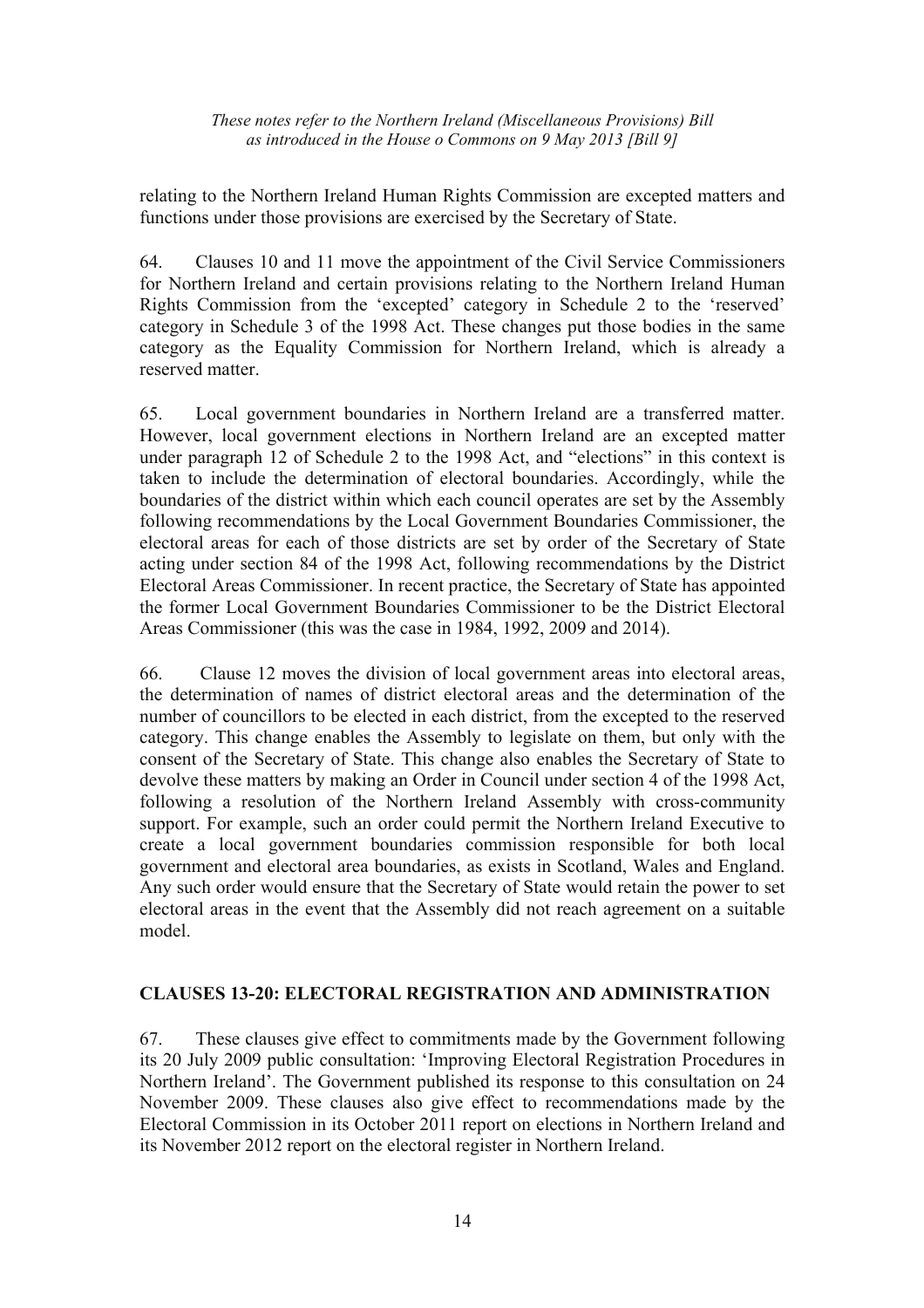68. A number of measures simplify registration and voting procedures, bringing Northern Ireland closer to the system used in Great Britain. In view of reduced concern about electoral fraud in Northern Ireland, the requirement for electors to have been resident for at least three months is abolished. The prohibition on application for an absent vote during the late registration period is also removed. The duty on the registration officer to take certain steps to maintain the register and certain datasharing powers are extended to Northern Ireland. Provision is made to bring arrangements for setting the canvass form in Northern Ireland closer to new arrangements established for Great Britain, including by making it possible to give the Electoral Commission a role in setting the canvass form. The Secretary of State is given the power to extend to Northern Ireland the performance standards for registration and returning officers used in Great Britain.

69. The Bill also includes provision for a number of matters specific to electoral law in Northern Ireland. Changes are made to the nationality declaration for overseas electors in order to adequately reflect the provisions of the Belfast Agreement. There is also provision to close a loophole in the law on electoral identity cards.

## **CLAUSE 13: CANVASS FORM**

70. The process for carrying out a canvass in Northern Ireland is set out in sections 10 and 10(1A) of the RPA 1983. Section 10(4) provides that the form used for the purposes of the canvass in Northern Ireland shall be a form prescribed for those purposes. In Great Britain, section 9D of the RPA 1983 (inserted by the Electoral Registration and Administration Act 2013) provides greater flexibility in relation to the form used for the annual canvass. Section 9D also envisages that the Electoral Commission might be required to design a canvass form.

71. Subsection (1) of this Clause amends section 10 of the RPA 1983 to remove the requirement to prescribe a canvass form, and replaces it with a duty to prescribe requirements as to the form or content of a canvass form. Subsection 1(c) makes amendments to allow the Secretary of State to require the Electoral Commission to design a canvass form. There already exists a power to make similar provision in relation to Great Britain in section 9D(4) of the RPA 1983, although that power is not restricted to the conferral of functions in relation to a canvass form.

72. Subsection (3) is a transitional provision to cater for the possibility that the amendments made by the Electoral Registration and Administration Act 2013 have not yet come into force when this clause comes into force (which will be 2 months after Royal Assent – see clause 28(3)).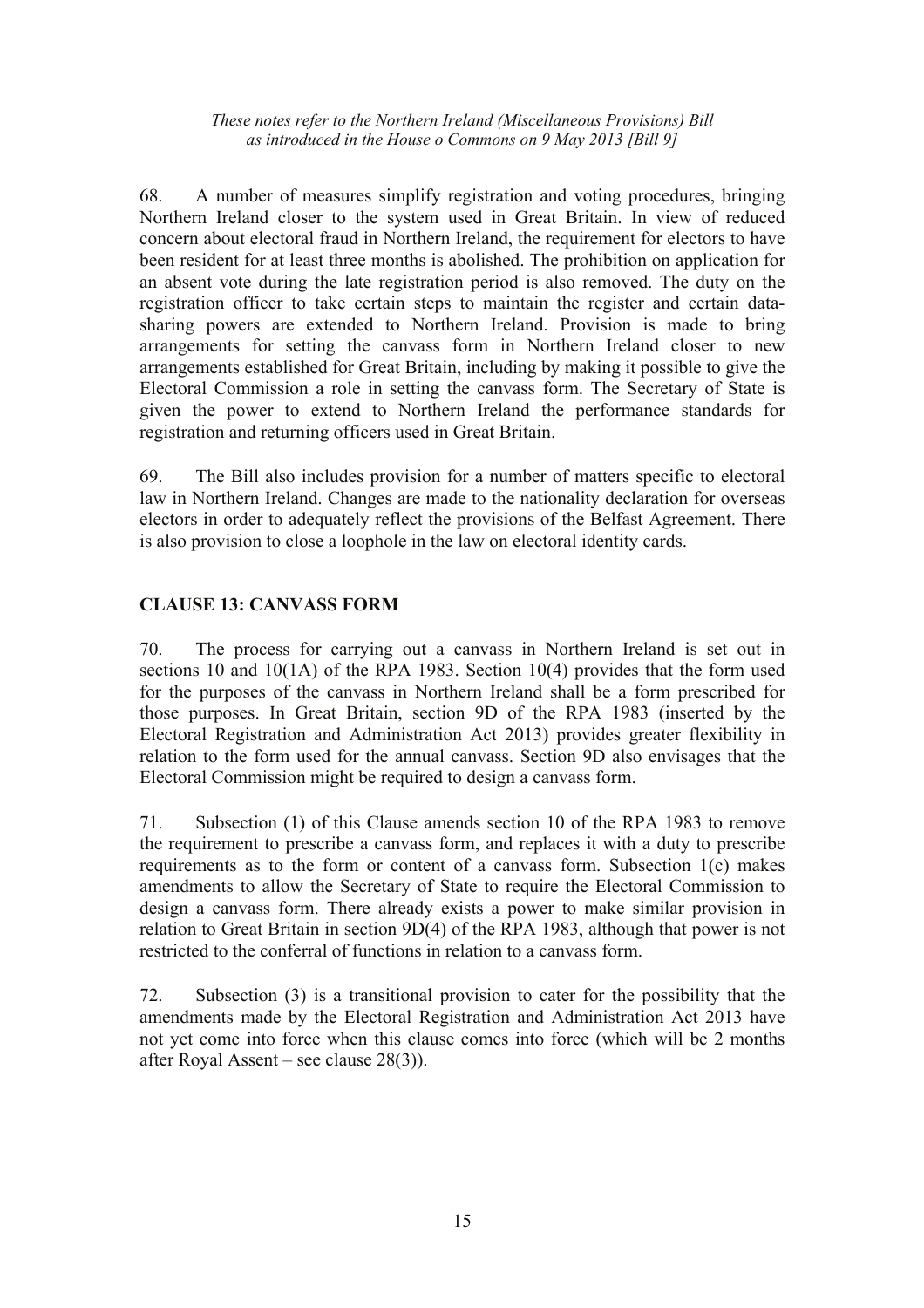# **CLAUSE 14: ABOLITION OF THE 3-MONTH RESIDENCE REQUIREMENT**

73. The requirement that persons registering as electors in Northern Ireland must have been resident in Northern Ireland for at least three months has been in force in one form or other since 1949. However, it has the effect of disenfranchising a small number of individuals. The requirement to provide evidence of residence also places an additional burden on those wishing to register to vote. The residence requirement is no longer needed to prevent fraud, following the introduction of a system of individual registration in 2002. No objections were made to the proposal to remove it during a public consultation in 2009.

74. Subsection (1) removes the 3-month residency requirement for registration in respect of all elections held in Northern Ireland, including elections to Parliament, the European Parliament, the Northern Ireland Assembly and local government.

75. Subsection (2) makes relevant consequential amendments.

# **CLAUSE 15: REGISTRATION AS AN OVERSEAS ELECTOR: DECLARATION OF NATIONALITY**

76. Section 1 of the Representation of the People Act 1985 (the "1985 Act") makes provision for the eligibility of persons resident outside the UK to vote at parliamentary elections in the UK (including in Northern Ireland). A person qualifies as an "overseas elector" if certain conditions are met. One of those conditions is that the person is a British citizen (section  $1(1)(b)(ii)$ ). Section 2 of the 1985 Act provides for the registration of overseas electors. As part of the registration process, section 2(3)(b) requires an overseas elector to make a declaration that he is a British citizen.

77. The 1998 Agreement recognises "the birthright of all the people of Northern Ireland to identify themselves and be accepted as Irish or British, or both, as they may so choose". To ensure consistency with the terms of the 1998 Agreement, this clause allows persons born in Northern Ireland to identify themselves as British citizens or Irish citizens or both when making a declaration under section 2 of the 1985 Act. Clause 8 does not remove the requirement in section 1 of the 1985 Act that persons born in Northern Ireland must be British citizens in order to register as overseas electors.

78. Subsection (1) inserts subsections (3A), (9) and (10) into section 2 of the 1985 Act to provide for a possible alternative declaration for persons who are on the electoral register in Northern Ireland. Instead of declaring that they are British citizens, such persons can declare that they are "eligible Irish citizens".

79. The definition of "eligible Irish citizen" does not encompass all Irish citizens. Instead, "eligible Irish citizen" denotes a person who is an Irish citizen under Irish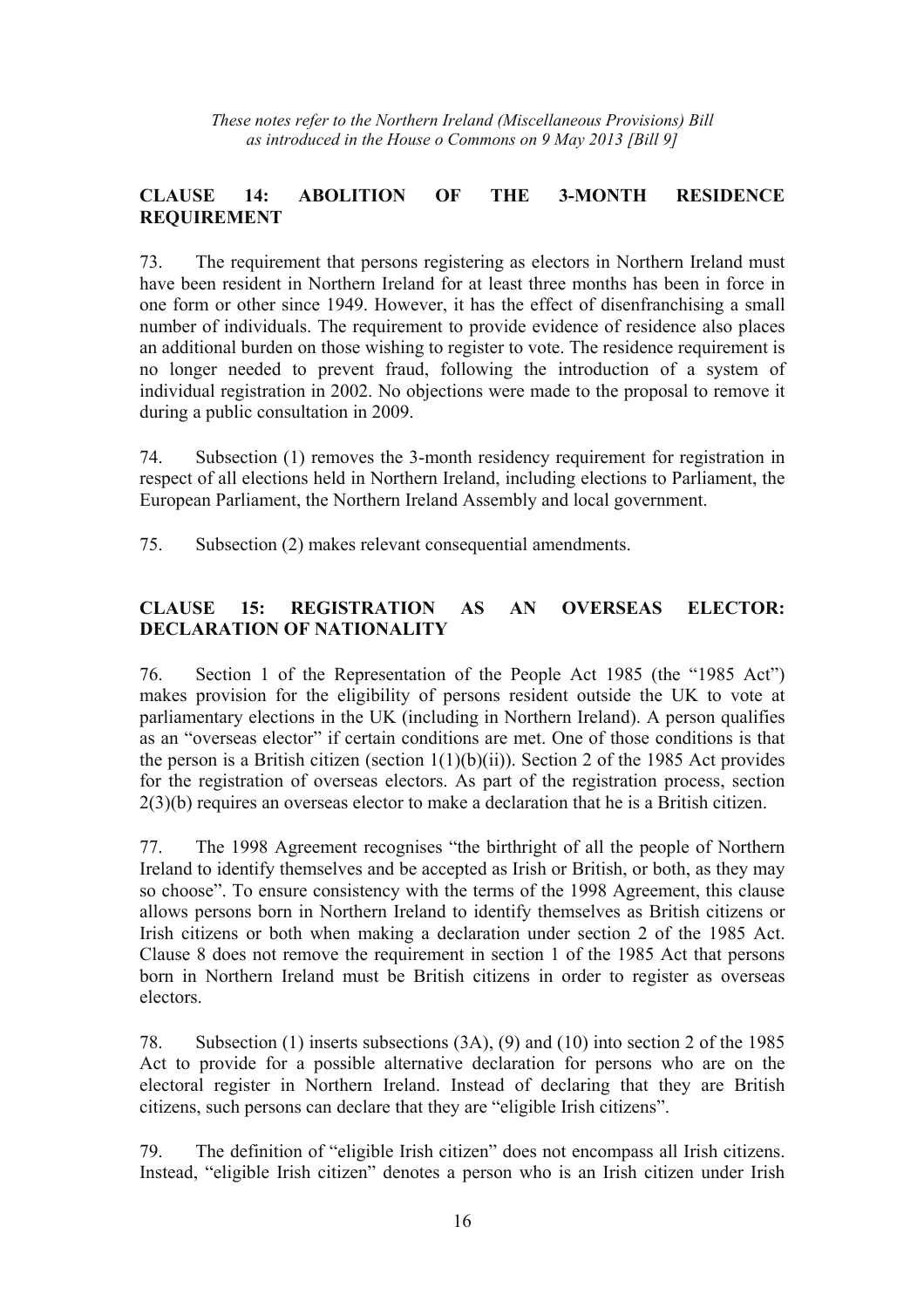law, who was born in Northern Ireland and who also qualifies as a British citizen under UK law. In general, under British nationality law, persons born in Northern Ireland before 31 December 1982 will qualify as British citizens, regardless of their parentage; persons born after that date will qualify as British citizens if they have at least one parent who was a British citizen or who was otherwise settled in the United Kingdom at the time of their birth. This results in a slightly broader range of persons being entitled to make a declaration than are covered by the 1998 Agreement.

80. Subsection (2) makes amendments to regulation 20 of the Representation of the People (Northern Ireland) Regulations 2008 (the "2008 Regulations"), which reflect the contents of the new alternative declaration available to persons born in Northern Ireland who are on the Northern Ireland electoral register. Eligible Irish citizens are required to provide equivalent evidence and information to that required of British citizens. There is no additional burden on those who declare themselves to be both British and Irish; such persons can make a choice about which information they provide.

81. Subsection (3) makes similar amendments to the 2008 Regulations in respect of those who are required to attest overseas electors' declarations. Such persons can also identify themselves as eligible Irish citizens (as defined in the amendment made by subsection (1)(b)) for the purpose of attesting an overseas declaration made by another individual, whether that individual declares himself to be British or Irish.

## **CLAUSE 16: ABSENT VOTING**

82. Section 13A of the RPA 1983 provides for the procedure to be followed for the alteration of an electoral register (for example, for a change of address or addition to the register). Having received an application for registration, the registration officer must determine whether to allow the application, taking into account any objections. The process of determining each application for registration can take some time. If the registration officer allows an application, he shall issue a notice specifying the appropriate alteration in the register. The alteration will take effect in the register between 2 weeks and 6 ½ weeks after the application has been allowed.

83. Section 13BA of the RPA 1983 provides for alterations to be made where an election is pending. In normal circumstances, alterations which would take effect after the 'final nomination day' (the 11th working day before the poll) will have no effect for the purpose of that election unless the alterations are due to an appeal or a clerical error. However, there is a "late registration period" between the final nomination day and the 11th calendar day before the poll. Persons who want their details to be altered in the register in time for the election must submit additional evidence to the registration officer before the end of the "late registration period". The alteration (if approved) will take effect on the 5th or 6th calendar day before the poll, which gives the registration officer time to consider the application and additional evidence before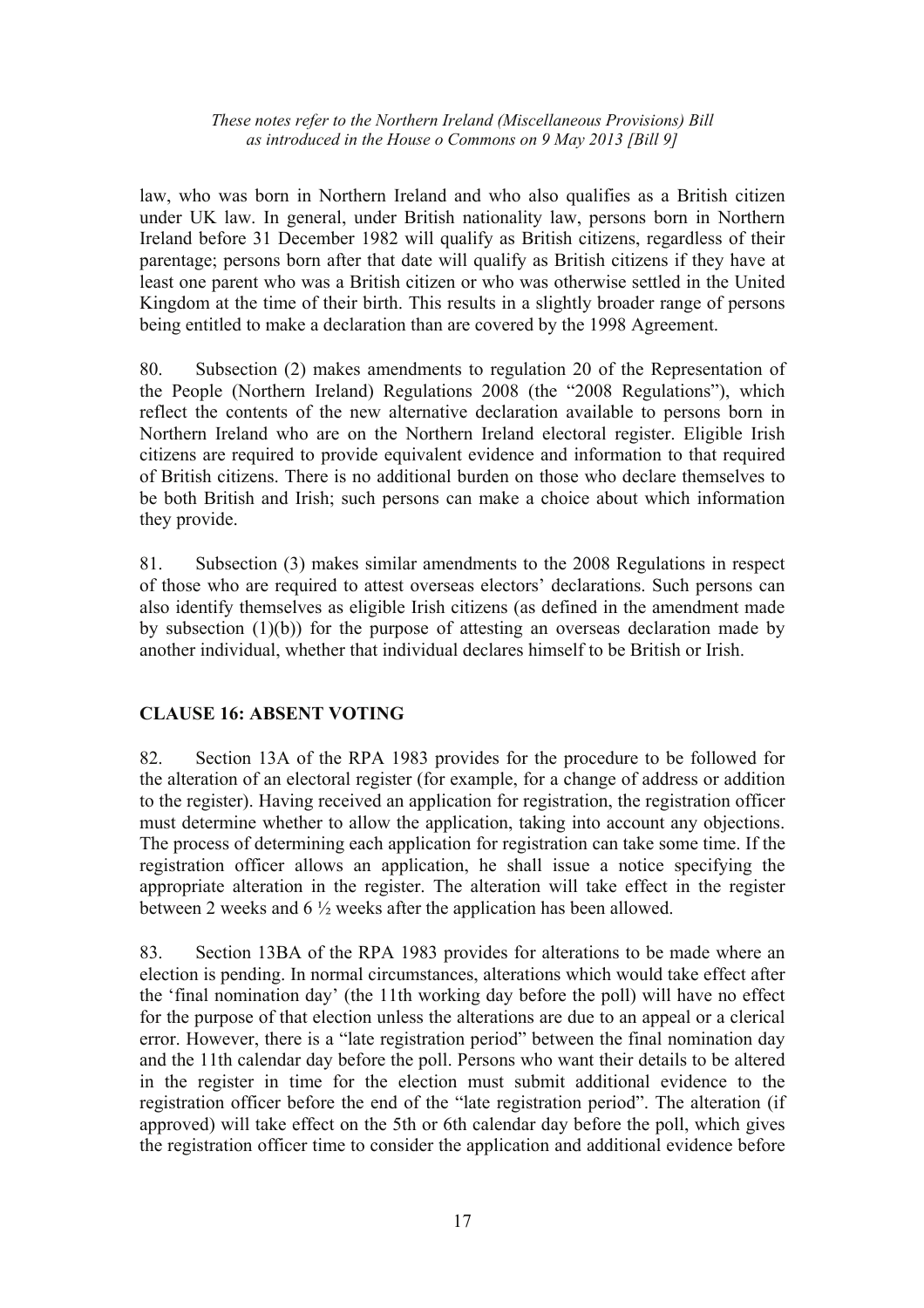publishing the alteration.

84. There is an additional limitation in Northern Ireland. A person whose registration took place as a result of an alteration made during the 'late registration' period is not entitled as an elector to an absent vote at that election and must not be shown in the absent voters list for that election. This restriction has the effect of disenfranchising a small number of people who register or change their details on the register during the late registration period, but are unable to attend a polling station in person.

85. Subsection (1) removes the current bar on those who register during the late registration period from applying for an absent vote. Persons who register during the late registration period will be able to apply for an absent vote on the same basis as persons who were already on the electoral register and made no alteration during the late registration period. Subsection (2) makes consequential amendments.

86. This clause does not amend the more general closing dates for applications for an absent vote, which are set out in regulation 61 of the 2008 Regulations, paragraph 11 of Schedule 2 to the Local Elections (Northern Ireland) Order 1985 and paragraph 8 of the European Parliamentary Elections (Northern Ireland) Regulations 2004.

# **CLAUSE 17: ELECTORAL IDENTITY CARDS**

87. In order to exercise the right to vote in any election in Northern Ireland, registered persons must provide a prescribed form of identification to the presiding officer or clerk at the polling station before being provided with a ballot paper. One of the acceptable documents that can be produced is an 'electoral identity card', which is issued by the Chief Electoral Officer for Northern Ireland under section 13C of the RPA 1983. To obtain an electoral identity card, persons registered (or who are applying to be registered) on the register of parliamentary or local electors in Northern Ireland can submit an application to the Chief Electoral Officer in accordance with the requirements set out in regulation 13 of the 2008 Regulations.

88. Section 13D of the RPA 1983 provides that a person who for any purpose connected with the registration of electors provides to a registration officer any false information is guilty of an offence. However, there is a lack of clarity as to whether this provision would cover the provision of false information in an application for an electoral identity card. This is because an application for an electoral identity card might be made when a person is already registered to vote. In addition, an application for an electoral identity card must contain some information that is not required for registration purposes, such as a photograph certified as being a true likeness. Clause 17 closes this potential loophole in the law.

89. Clause 17 inserts section 13CZA into the RPA 1983, which provides that it is an offence to provide false information in connection with an application for an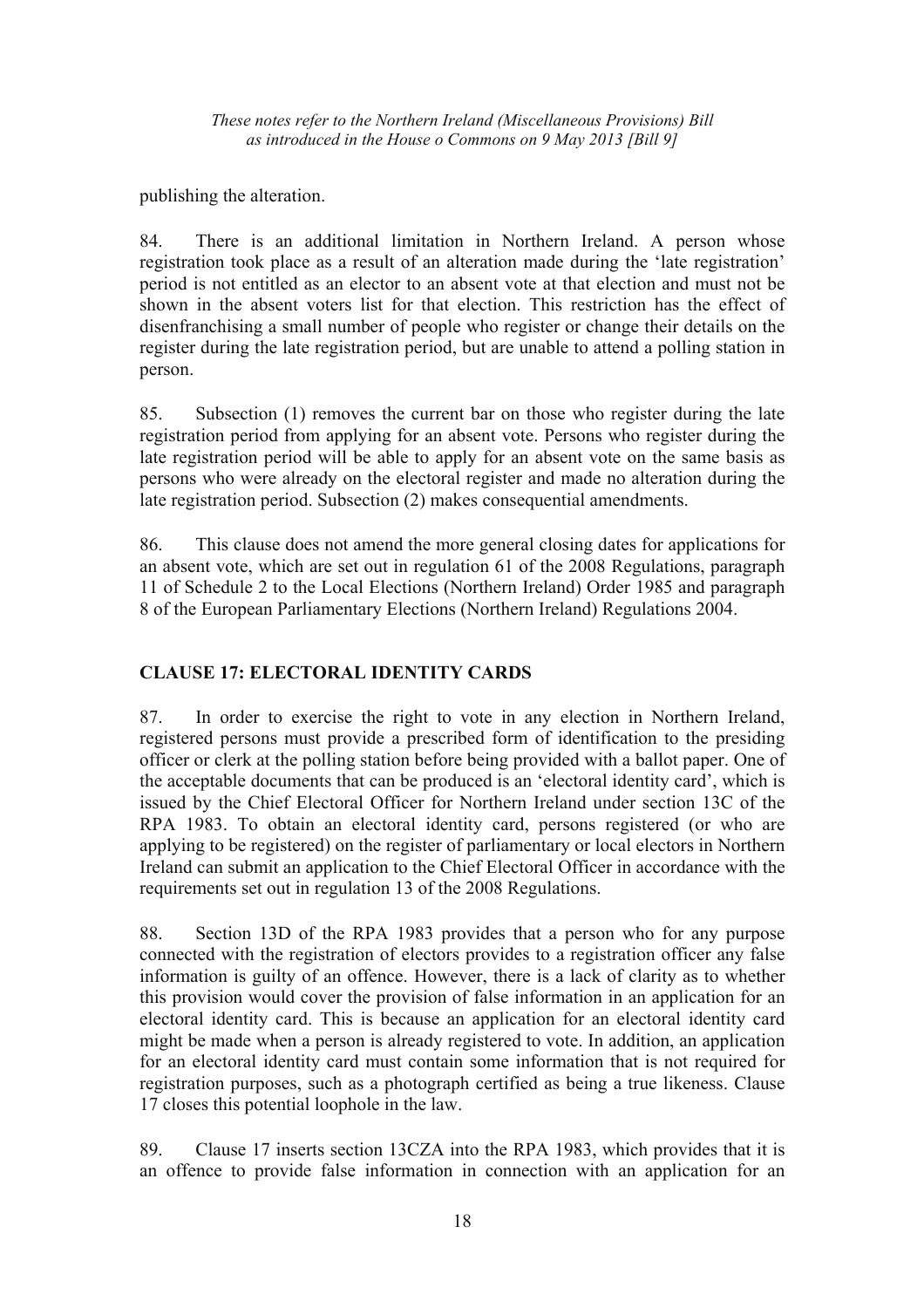electoral identity card. The offence is similar to the existing offence under section 13D of the RPA 1983, with the same defence open to a defendant, the same evidential burden on the defendant and the same maximum penalty. A person who signed with a signature which was different to one they had used in the past due to illness would not fall within the offence in new section 13CZA (or the existing offence in section 13D) simply because their signature had changed.

## **CLAUSE 18: CHIEF ELECTORAL OFFICER: DUTY TO TAKE NECESSARY STEPS**

90. In Great Britain, registration officers are subject to the duties in section 9A, RPA 1983, which provides that each registration officer must "take all steps that are necessary for the purpose of complying with his duty to maintain the registers". Section 9A does not currently apply to Northern Ireland. Instead, the Chief Electoral Officer for Northern Ireland is subject to the "relevant registration objectives" which are set out in section 10ZB of the RPA 1983. These are "to secure, so far as reasonably practicable –

- a) that every person who is entitled to be registered in a register is registered in it,
- b) that no person who is not entitled to be registered in a register is registered in it, and
- c) that none of the required information (name, address, date of birth, signature, national insurance number) relating to any person registered in a register is false."

91. In its 2012 report, the Electoral Commission recommended that section 9A be extended to Northern Ireland. Subsection (1) extends the duty to take necessary steps to Northern Ireland and subsection (2) makes consequential amendments.

92. Subsection (3) makes amendments to section 9A which are required once amendments to that section made by the Electoral Registration and Administration Act 2013 have come into force. It makes clear that the duty to take steps applies in Northern Ireland in relation to all three registration objectives, rather than the two requirements which apply in Great Britain; the Chief Electoral Officer has a duty to take necessary steps to ensure that none of the required information relating to any person registered is false, as well as that all those entitled to be registered (and no others) are registered. Subsection (4) makes consequential amendments.

## **CLAUSE 19: CHIEF ELECTORAL OFFICER: PERFORMANCE STANDARDS**

93. In Northern Ireland, the Chief Electoral Officer is appointed by the Secretary of State and must prepare a report each year for the Secretary of State on how he has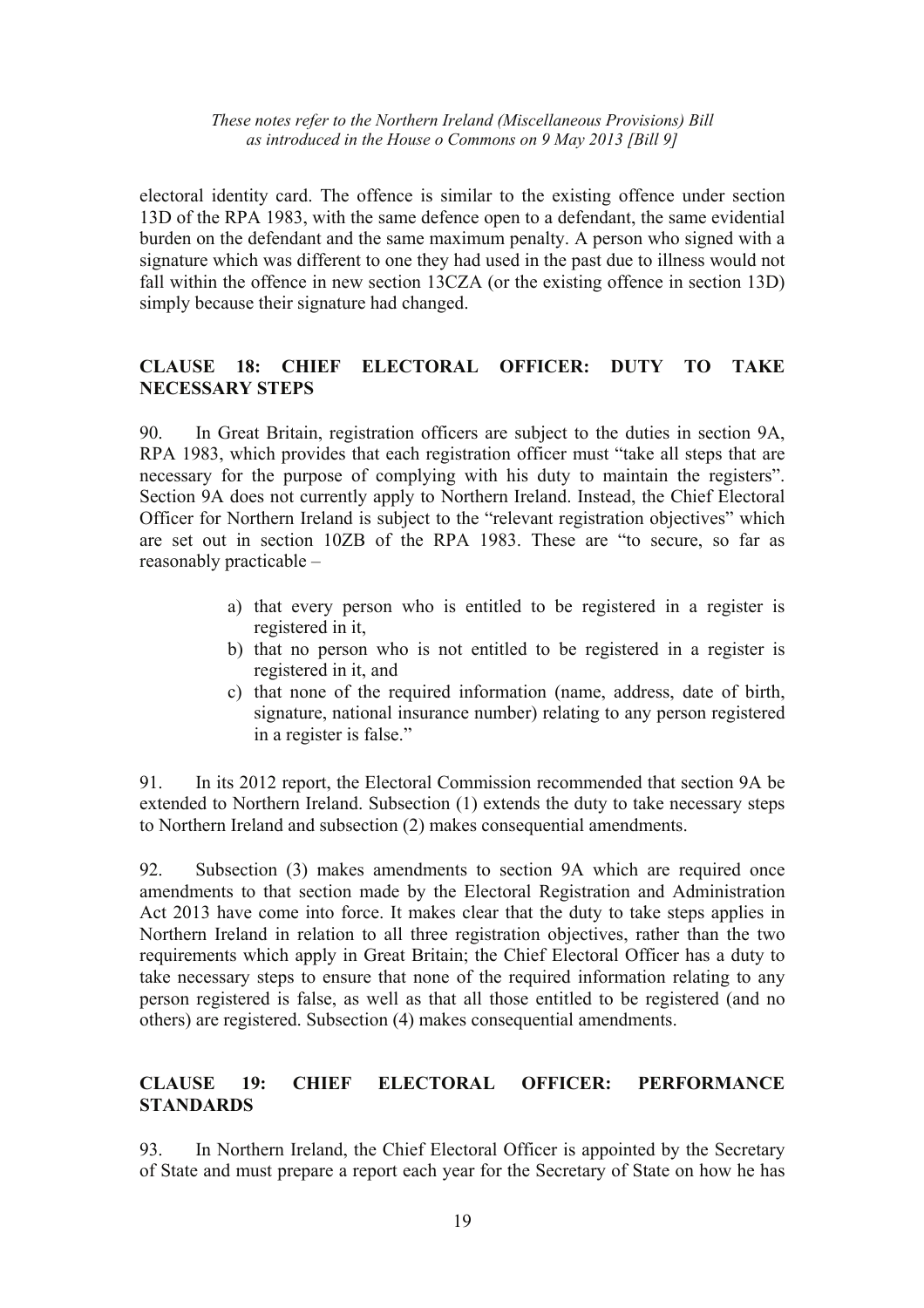discharged his functions. The Secretary of State then lays a copy of the report before each House of Parliament.

94. In Great Britain, local authorities are responsible for the appointment of registration officers. The standards of performance of registration officers in Great Britain are set by the Electoral Commission. Sections 9A-9C of the Political Parties, Elections and Referendums Act 2000 give the Electoral Commission the power to publish standards of performance for registration officers, returning officers and counting officers and to publish assessments of relevant officers against the standards.

95. In its 2011 report, the Electoral Commission recommended that the performance standards framework be extended to Northern Ireland. Following that report, the Chief Electoral Officer has worked with the Electoral Commission to pilot a set of registration performance standards in Northern Ireland. The initial pilot concluded at the end of March 2013.

96. Subsection (1) gives the Secretary of State the power to make provision about performance standards, including the setting of performance standards and reporting and assessment against those standards.

97. Subsection (2) clarifies that the Order may modify or remove a function of the Secretary of State, the Chief Electoral Officer or the Electoral Commission. This allows the Secretary of State to amend the current reporting framework in parallel with introducing a new assessment framework being introduced, so avoiding two overlapping performance management frameworks.

98. Subsection (6) makes any amendment to make provision on performance standards subject to the affirmative resolution procedure.

## **CLAUSE 20: DATA SHARING**

99. Schedule 2 of the Electoral Registration and Administration Act 2013 inserts a number of regulation-making powers into section 53 of and Schedule 2 to the RPA 1983. These provisions relate to the implementation of individual electoral registration in Great Britain. They give the Secretary of State power to make regulations about the sharing of data obtained from individuals or other public authorities for the purpose of electoral registration. Before any information can be shared under those provisions, the Secretary of State must consult the Electoral Commission, the Information Commissioner and any other person the Secretary of State thinks appropriate. These provisions currently apply in Great Britain, but not in Northern Ireland. Subsections (1) and (2) of clause 20 make amendments to apply those provisions to Northern Ireland.

100. In relation to Northern Ireland, there are existing powers in paragraphs 1(4A)- (4B),  $1(6)-(8)$ ,  $11A(1A)$  and  $13(1ZA)$  of Schedule 2 to the RPA 1983 to permit the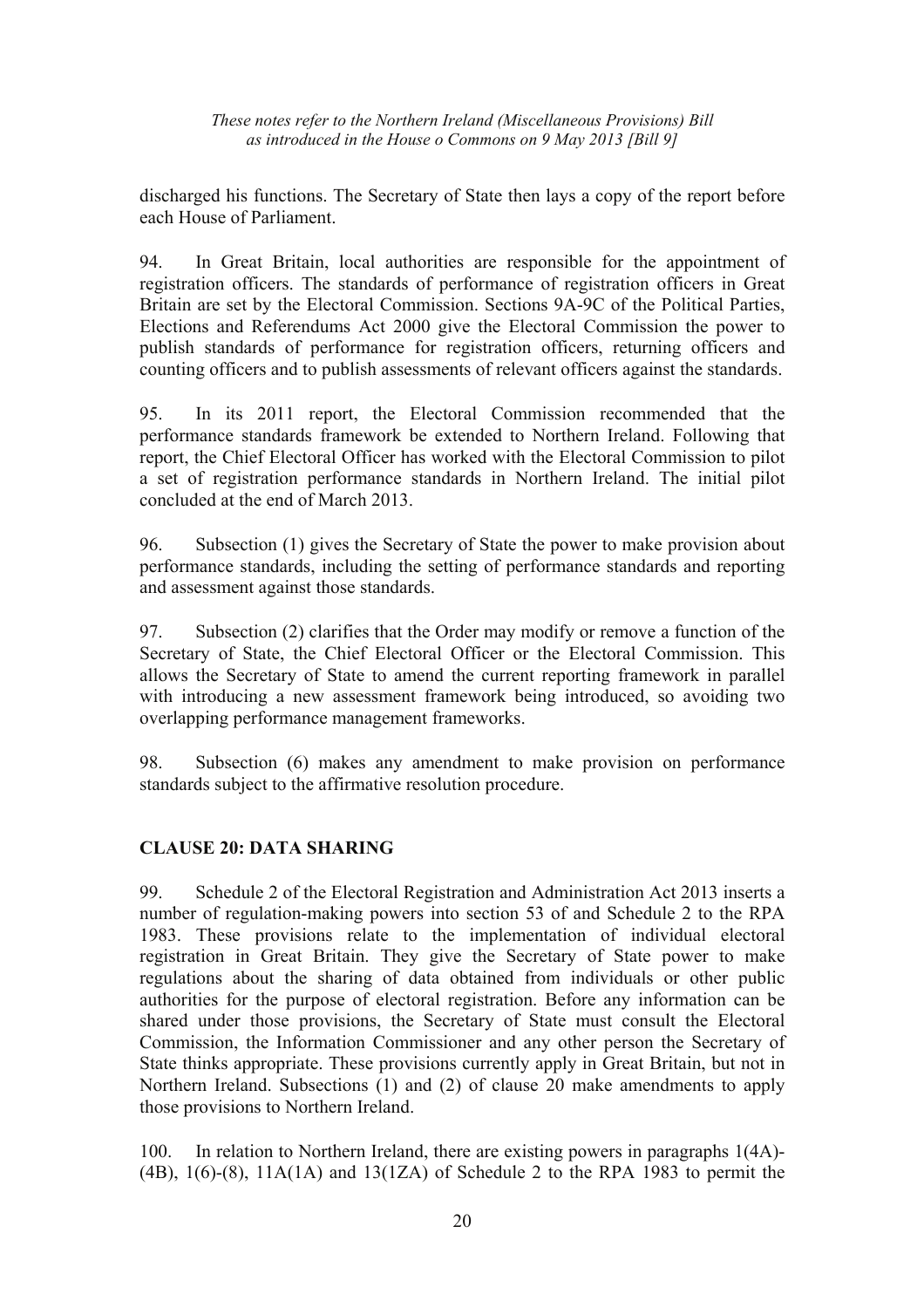Chief Electoral Officer to require information from public authorities. Provision made under those powers is required to include a restriction on the onward disclosure to third parties of the information received by the Chief Electoral Officer from public authorities, save for the purpose of assisting the registration officer to meet the registration objectives or for the purpose of criminal or civil proceedings. Subsection (2) of clause 20 repeals those existing powers, and the linked requirement for a restriction on onward disclosure of information. Those powers are no longer necessary because regulations instead can be made using the power in the new paragraph 1A(1) to allow the Chief Electoral Officer to require information from public authorities. Subsections (3)-(7) make consequential amendments.

101. Read together with paragraph 11A of Schedule 2 to the RPA, the power to require information from public authorities under paragraph 1A of Schedule 2 includes a power to supply such data to third parties. Provision made under that power is not required to include a restriction on the passing of information to third parties. Accordingly, regulations might allow the Chief Electoral Officer to pass information obtained from public authorities to a body, such as the Northern Ireland Statistics and Research Agency, for purposes other than assisting the Chief Electoral Officer to meet the relevant registration objectives (for example, for statistical or research purposes).

## **CLAUSES 21-25: MISCELLANEOUS**

102. Clauses 21 to 24 amend various order making powers and court rule making powers in relation to Northern Ireland. Clause 25 adds the Civil Service Commissioner for Northern Ireland to the list of disqualifying offices in the Northern Ireland Assembly Disqualification Act 1975.

#### **CLAUSE 21 AND THE SCHEDULE: RULES OF COURT**

103. Clause 21 introduces the Schedule. Paragraph 1 of the Schedule amends the Judicature (Northern Ireland) Act 1978 to make provision regarding the parliamentary procedure to be followed for rules of court (in the Court of Appeal and the High Court) relating to excepted matters. Currently such rules are subject to negative resolution in the Northern Ireland Assembly. The amendment makes them subject to negative resolution of either House of Parliament. The same change is made to the Crown Court Rules by paragraph 2 of the Schedule. These changes remedy an oversight in the Northern Ireland Act 1998 (Devolution of Policing and Justice Functions) Order 2010 (the "2010 Order").

104. The 1998 Act sets out the majority of the devolution settlement with Northern Ireland. Substantive issues are either excepted (Schedule 2), reserved (Schedule 3) or transferred (everything else). The legislative competence of the Assembly in relation to primary legislation is set out in sections 5-8, providing that the Assembly may legislate on reserved matters, and on excepted matters to the extent that they are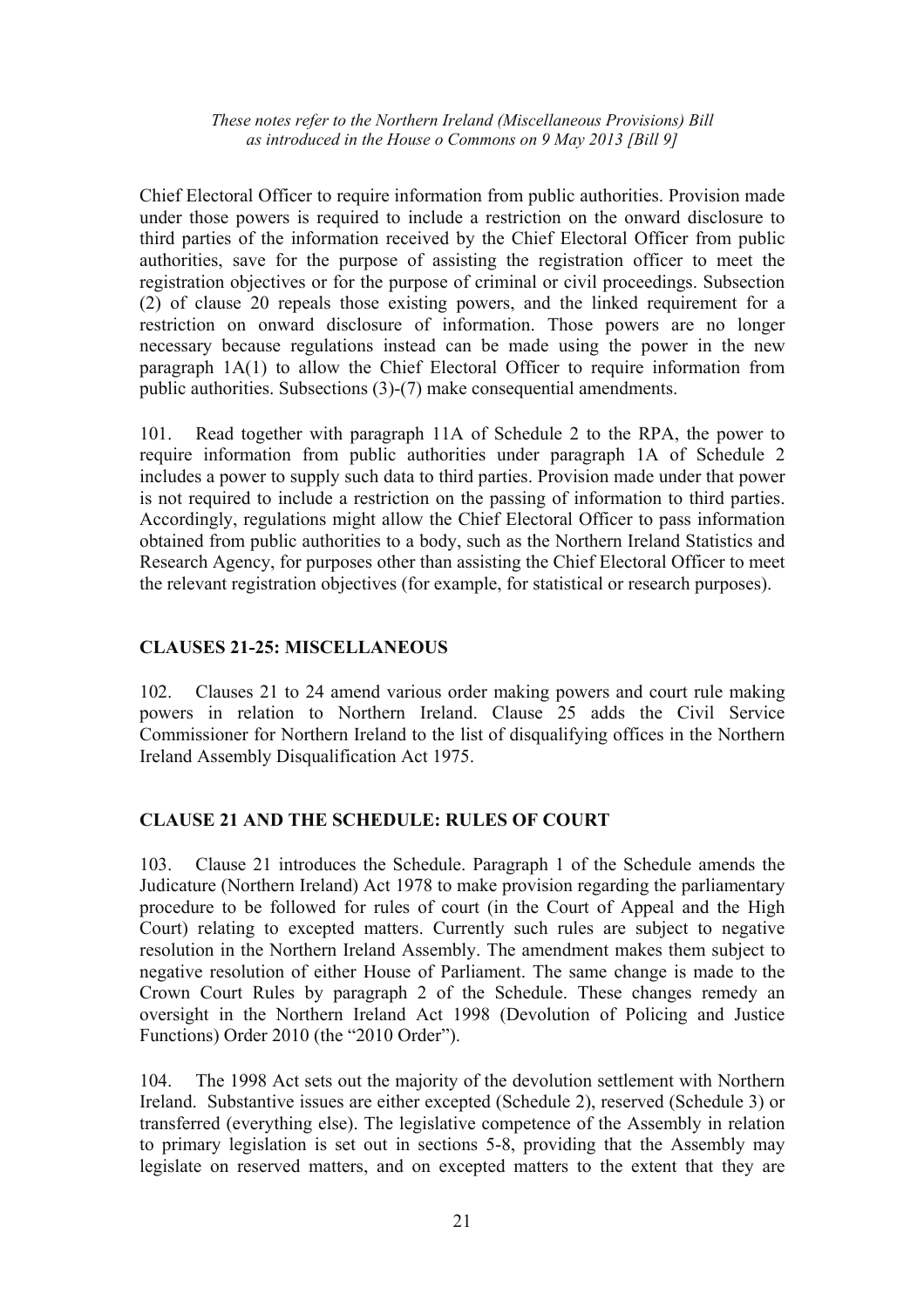ancillary to other provisions dealing with reserved or transferred matters, in both cases with the consent of the Secretary of State.

105. Although many aspects of policing and justice were transferred to the devolved administration in 2010, certain issues were not, and in particular national security and counter-terrorism continue to be excepted. This has resulted in split order-making or rule-making powers in a number of areas, with the Secretary of State (or the Lord Chancellor) retaining the power when it relates to an excepted matter, (and in some instances but not always, when it relates to a reserved matter too), but otherwise the power has passed to a devolved Minister or department, usually the Northern Ireland Department of Justice.

106. One of the rule-making powers devolved under the 2010 Order was the power to approve certain court rules. The Department of Justice, rather than the Lord Chancellor, shall approve court rules, save where those rules relate to excepted matters. The amendments to the 2010 Order provided that the parliamentary procedure to be followed for all court rules is the negative resolution procedure in the Northern Ireland Assembly. This was an oversight, as it should have provided that rules dealing with an excepted matter are subject to the negative resolution procedure in the Westminster Parliament. Paragraphs 1 and 2 of the Schedule rectify that error, by providing that rules dealing with an excepted matter are subject to the negative resolution procedure in the Westminster Parliament.

107. The Schedule also makes changes to the rule-making procedures for other courts (county courts, magistrates' courts and inquests). These changes seek to harmonise court rule-making procedures, so that in each case there is a relevant authority which must allow or disallow the rules (the Lord Chancellor in the case of rules dealing with excepted matters, the Department of Justice in all other cases). A parliamentary procedure is also provided for each of these rules, being negative resolution in Parliament in the case of rules dealing with excepted matters, and negative resolution in the Northern Ireland Assembly in the case of all other rules.

# **CLAUSE 22: EQUALITY DUTIES**

108. Section 75 of the 1998 Act imposes a statutory duty to promote equality of opportunity on public authorities. Section 75(3) lists a number of public authorities to whom the statutory duty applies and contains powers (but not any obligation) for the Secretary of State to designate by order other persons or bodies as public authorities for that purpose. Currently, the power under section 75 only allows the Secretary of State to make a 'full' designation – that is, for all of a person's functions and without exceptions. The effect of the current law is that even where it might be sensible to designate a person for certain functions only, that option is not available.

109. Clause 22 amends the power of the Secretary of State under section 75 to enable persons to be designated in respect of certain of their functions only or to apply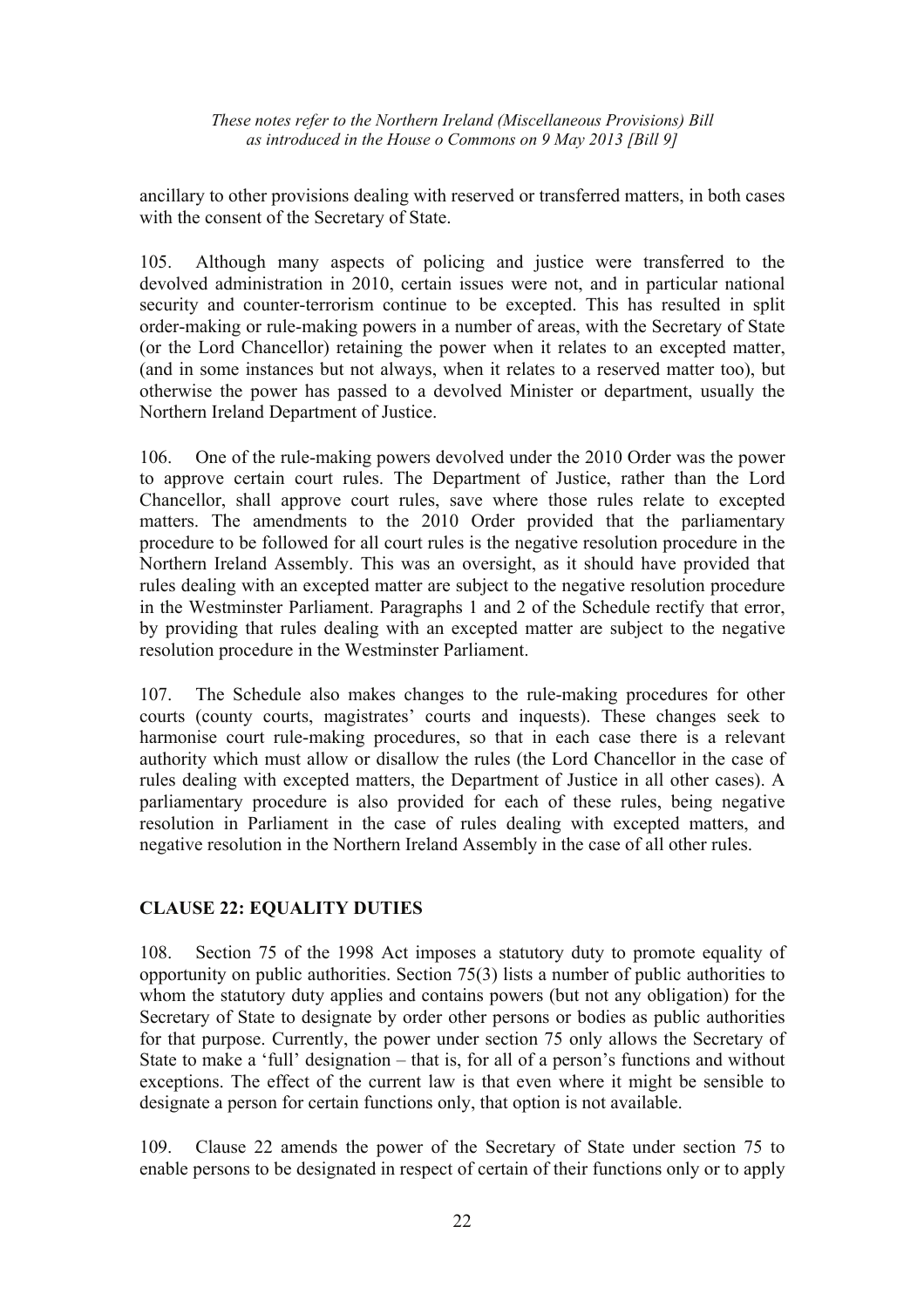to certain elements of the equality duty only. This means that persons or bodies who it is currently considered cannot be designated in their entirety (because, for example, certain of their functions must be excepted from the duty) can be considered for designation in the future. This clause facilitates designation in a manner similar to that permitted by the Equality Act 2010 in England and Wales.

110. Clause 22 does not alter the position of any persons who have already been designated for the purpose of section 75. It does not identify the persons who might be designated by the Secretary of State in future for certain of their functions only. There is no intention to partially designate any public authorities which are already subject to full designation in Northern Ireland. The effect of the changes contained in this clause would be to open up the possibility of designating bodies which cannot currently be brought within the statutory regime because some of their functions cannot be made subject to section 75. So the effect of this clause is to potentially broaden the reach of section 75, rather than narrow it.

## **CLAUSE 23: EXTENSION OF POWERS TO MAKE SUBORDINATE LEGISLATION**

111. This clause makes changes to the powers conferred by sections 34(4) and 84(1) of the 1998 Act. Section 34(4) of the 1998 Act confers power to make provision for Assembly elections, and section 84(1) for local elections (which are district council elections). Clause 23 amends these powers so that different provision may be made for different areas about the conduct of elections, including different provisions about the registration of persons entitled to vote at an election. These changes are being made so that, for example, a pilot scheme for electronic registration of electors or electronic counting of votes could be set up in specific areas only.

## **CLAUSE 24: REGULATION OF BIOMETRIC DATA**

112. Clause 24 makes a minor and technical amendment to paragraph 8 of Schedule 1 to the Protection of Freedoms Act 2012 (the "2012 Act"**).** Paragraph 8 of Schedule 1 contains two order making powers that enable the Secretary of State to make an order regarding the retention, use and destruction of DNA samples and profiles, fingerprints and footwear impressions (biometric data) in Northern Ireland for excepted or reserved purposes (in particular, in the interests of national security or for the purposes of a terrorist investigation) if an Act of the Northern Ireland Assembly made in 2011 or 2012 makes provision regarding the retention and use of biometric data for transferred (devolved) purposes. The order may also make provision in respect of a transferred matter where that matter is ancillary to an excepted or reserved matter. By virtue of paragraph 8(6) and (7) the order is subject to the affirmative resolution procedure if it amends or repeals primary legislation and to the negative resolution procedure if it does not.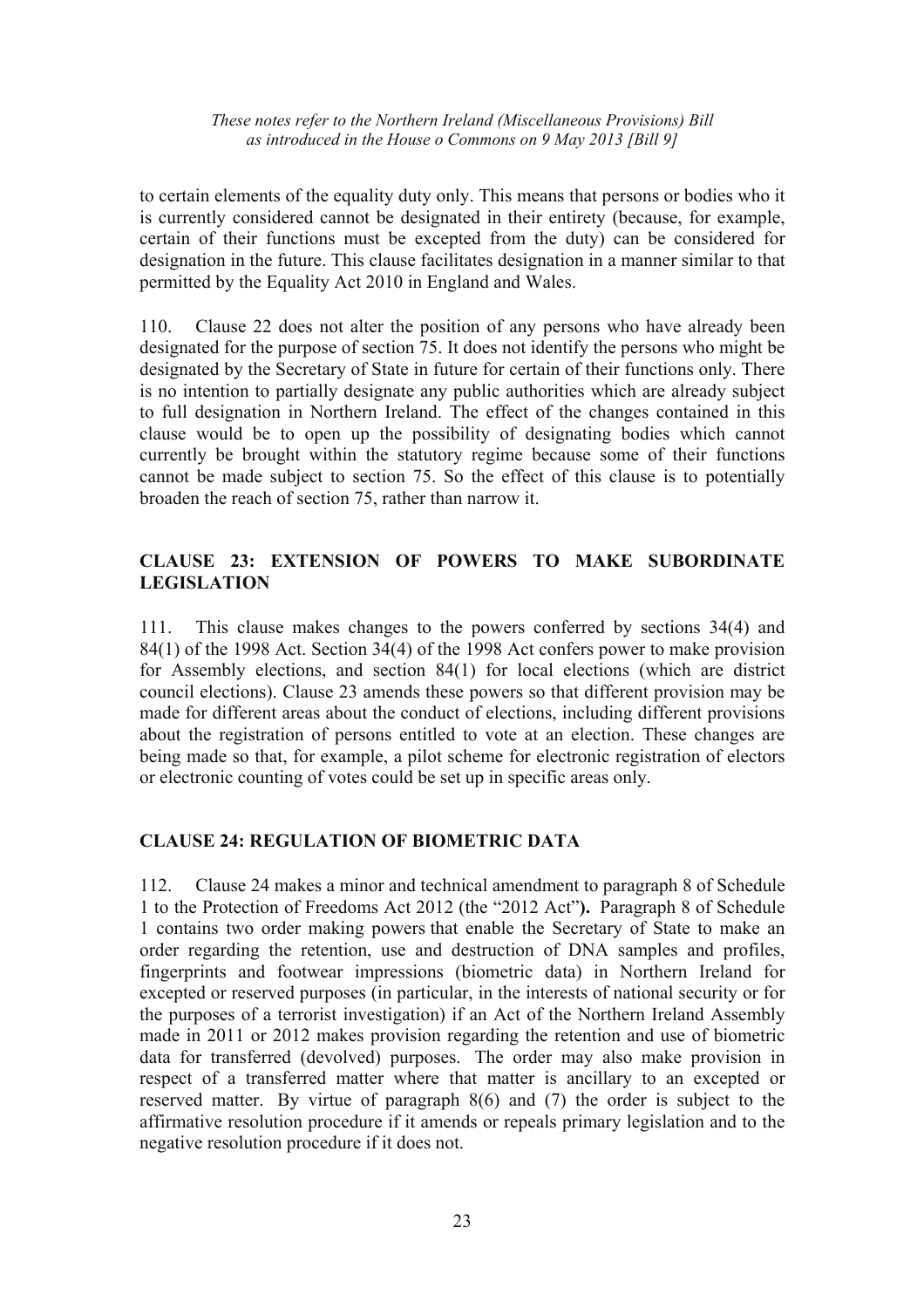113. Clause 24 amends paragraph 8 of Schedule 1 to the 2012 Act to enable the order to be made by the Secretary of State if the Act of the Assembly is made in 2013 or 2014 (rather than 2011 or 2012). The amendment is necessary because the Assembly did not pass the relevant legislation before the end of 2012 and because the Assembly is expected to legislate in 2013 or 2014 (the Assembly's Criminal Justice Bill is expected to receive Royal Assent in 2013).

## **CLAUSE 25: AMENDMENT OF THE NORTHERN IRELAND ASSEMBLY DISQUALIFICATION ACT 1975**

114. This clause makes provision amending Part 3 of Schedule 1 to the Northern Ireland Assembly Disqualification Act 1975.

115. The amendment will disqualify anyone holding the position of Civil Service Commissioner for Northern Ireland from sitting concurrently in the Northern Ireland Assembly.

## **FINAL PROVISIONS**

## **CLAUSE 26: AMENDMENTS WHICH COULD HAVE BEEN MADE UNDER EXISTING POWERS**

116. The Bill amends certain provisions of subordinate legislation. Clause 26 provides that those amendments are to be treated as having been made under the relevant power to make subordinate legislation. This is to ensure that any such provisions can be amended again by subordinate legislation in future.

#### **CLAUSE 27: TERRITORIAL EXTENT**

117. Clause 27 makes provision about extent. The main impact of the Bill's provisions is on Northern Ireland. However, because many of the enactments upon which the Bill operates extend to the whole of the UK, as a technical matter much of the Bill extends to the whole of the UK. The exceptions are provisions modifying enactments with a different extent. Those provisions have the same extent as the enactments being modified.

118. The devolution position has been discussed with the devolved administration in Northern Ireland, and a Legislative Consent Motion is being sought from the Northern Ireland Assembly for court rules provisions in the Schedule. There is no effect on Scotland and Wales.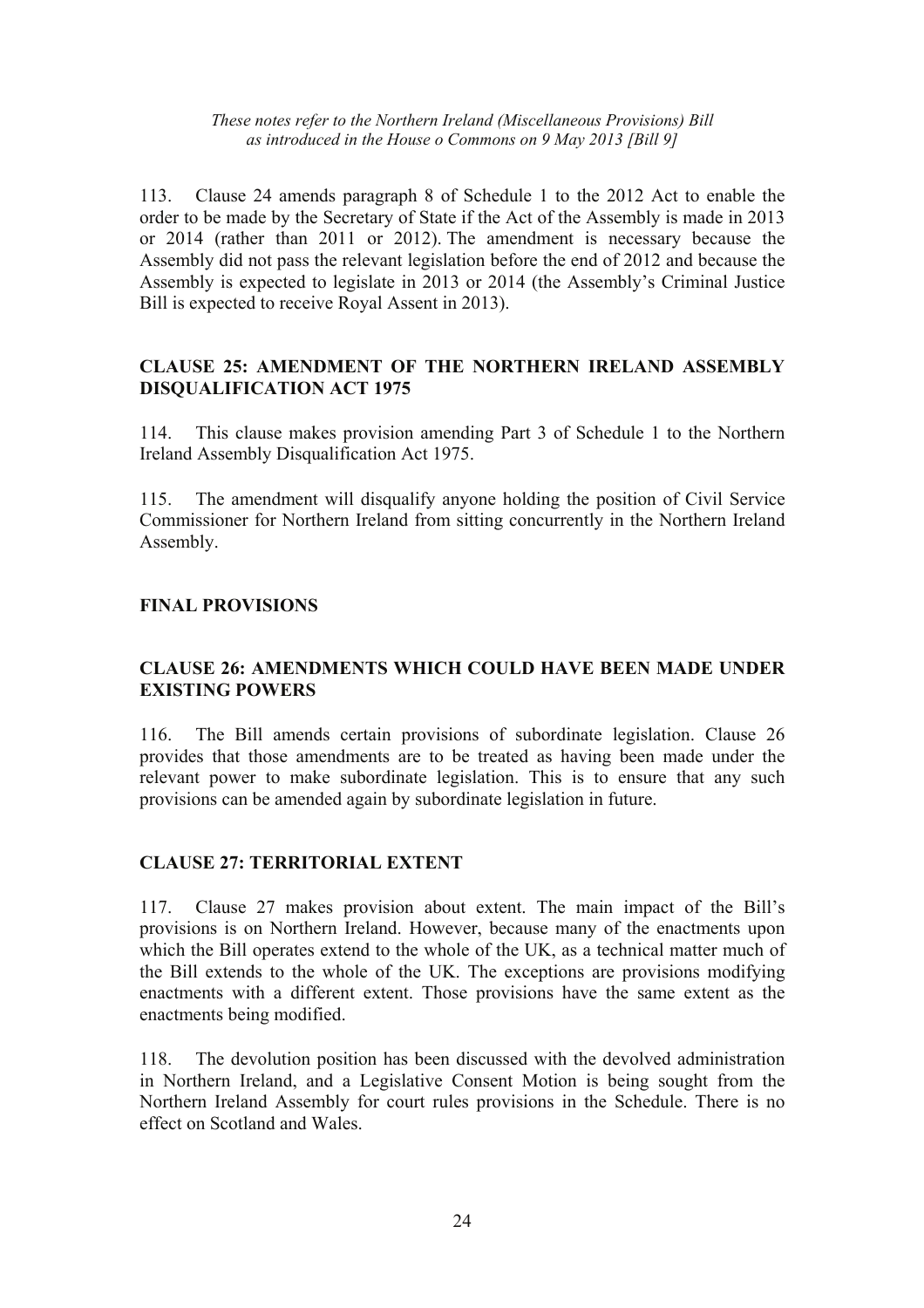## **CLAUSE 28: COMMENCEMENT**

119. Clause 28 provides for the commencement of the clauses in the Bill. Subsection (1) sets out the clauses that will be commenced on Royal Assent. Subsection (3) sets out the clauses that will be commenced two months after Royal Assent. Subsections (2) and (4) are technical and deal with complications arising from the fact that the Bill amends certain provisions of existing legislation which are subject to amendments which are not yet in force. Subsection (5) provides for commencement of clauses 3, 4 and 5 on the first day after the Bill is passed on which the Northern Ireland Assembly is dissolved. Subsections (6) and (7) provide for the remaining provisions to be commenced by order of the Secretary of State.

## **FINANCIAL EFFECTS**

120. The financial effects of the Bill are minimal. The majority of the provisions will effect procedural changes. The exception is the creation of the new criminal offence of provision of false information in relation to application for an electoral identity card. During consultation with the Northern Ireland Department of Justice on this measure it was agreed that the expectation of the overall impact of this change on resources in Northern Ireland would be low. The total number of cases involving registration offences, including the new electoral identity card offence, is projected to be fewer than five per year. There is no anticipated expenditure expected to fall on the Consolidated Fund or the National Loans Fund. The financial consequences in terms of total public expenditure are so minimal that an estimate of the full year costs is not considered necessary.

## **PUBLIC SECTOR MANPOWER**

121. The Bill is not expected to give rise to any changes to the staff of any Government department nor their agencies.

## **SUMMARY OF IMPACT ASSESSMENT**

122. The Bill does not require an Impact Assessment as the provisions are largely procedural and technical in nature.

## **EUROPEAN CONVENTION ON HUMAN RIGHTS**

123. Section 19 of the Human Rights Act 1998 (the "HRA 1998") requires the Minister in charge of a Bill in either House of Parliament to make a statement before the Second Reading about the compatibility of the provisions of the Bill with the Convention rights (as defined by section 1 of that Act). The Secretary of State has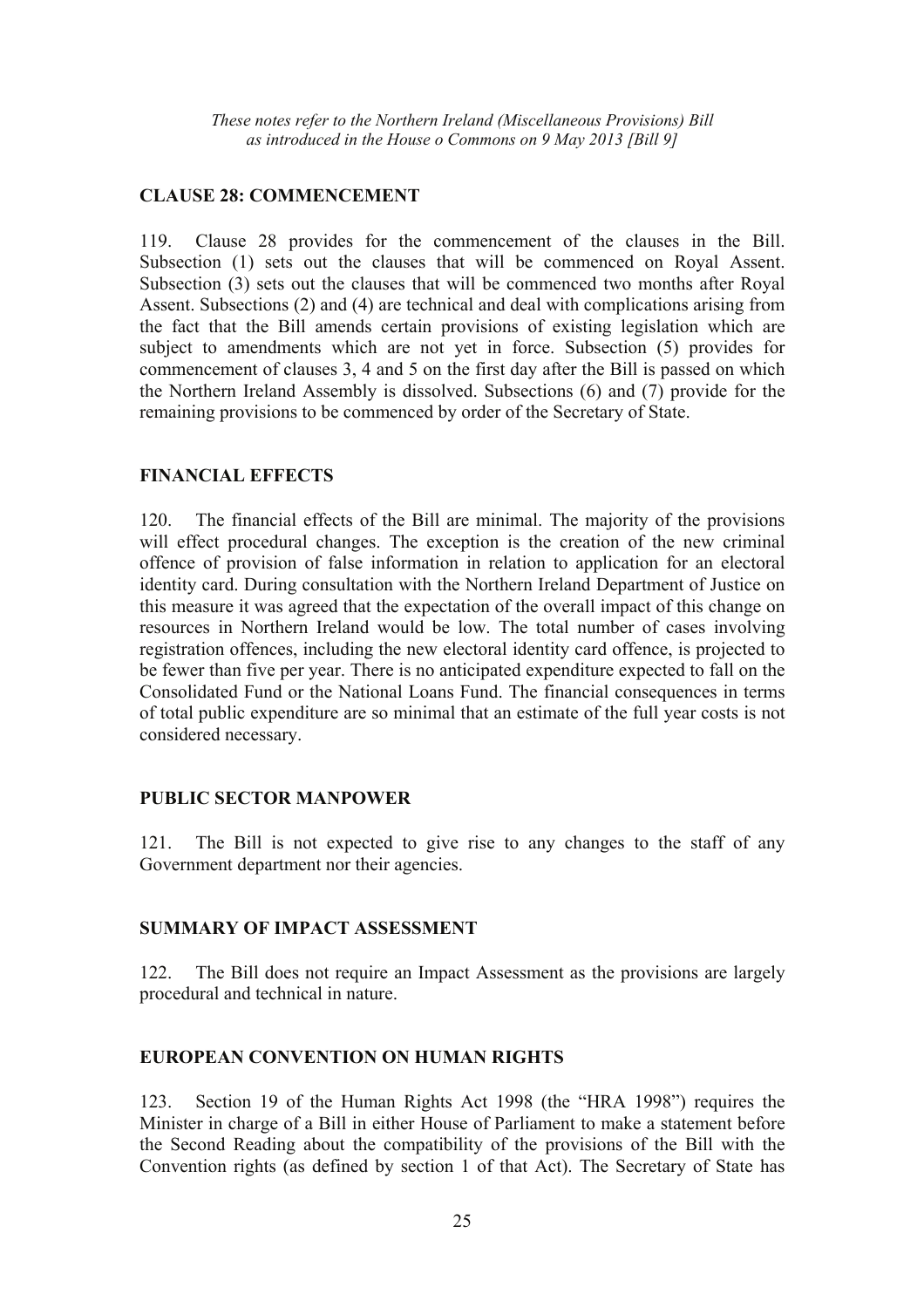made the following statement:

 "In my view the provisions of the Northern Ireland (Miscellaneous Provisions) Bill are compatible with the Convention rights."

# **DONATIONS AND LOANS FOR POLITICAL PURPOSES: CLAUSES 1 AND 2**

## **DONATIONS AND LOANS MADE ON OR AFTER 1 OCTOBER 2014**

124. The existing provisions prohibiting the publication of information relating to donations and loans to Northern Ireland political parties were made because of fears of intimidation of potential donors. There were concerns that individuals or businesses making donations to particular parties would face the threat of intimidation or violence if information relating to these donations was made public. The risk of intimidation might then result in potential donors refusing to provide funding to political parties in future.

125. Clauses 1 and 2 provide for a power to increase transparency through secondary legislation by disclosure of some or all of the details provided in donation reports. Should the power be exercised to permit publication of the personal details (i.e. name and address) of donors and lenders in donation reports under PPERA, the rights of those donors and lenders to private life under Article 8 would be engaged.

126. The Government considers that a power to increase transparency strikes an appropriate balance between respecting the right to privacy of individual donors and lenders and achieving the aim of transparency and accountability in election finance:

127. Transparency and accountability in matters relating to election finance are important to ensure that fraud and corruption can be avoided. The publication of the details of donations and loans made to political parties will allow the electorate to know how and by whom candidates and elected officials are funded, thereby facilitating the free and informed expression of the opinion of the people in the election of their legislature under Article 3 of Protocol 1.

128. The Secretary of State has a duty under section 6 of the HRA 1998 to act compatibly with the ECHR. This will require the Secretary of State to take into account whether the risk of intimidation of donors and lenders remains a problem in Northern Ireland.

129. The Government notes that the details of reports on donations and loans submitted to the Electoral Commission are published in full in respect of recipients registered in Great Britain.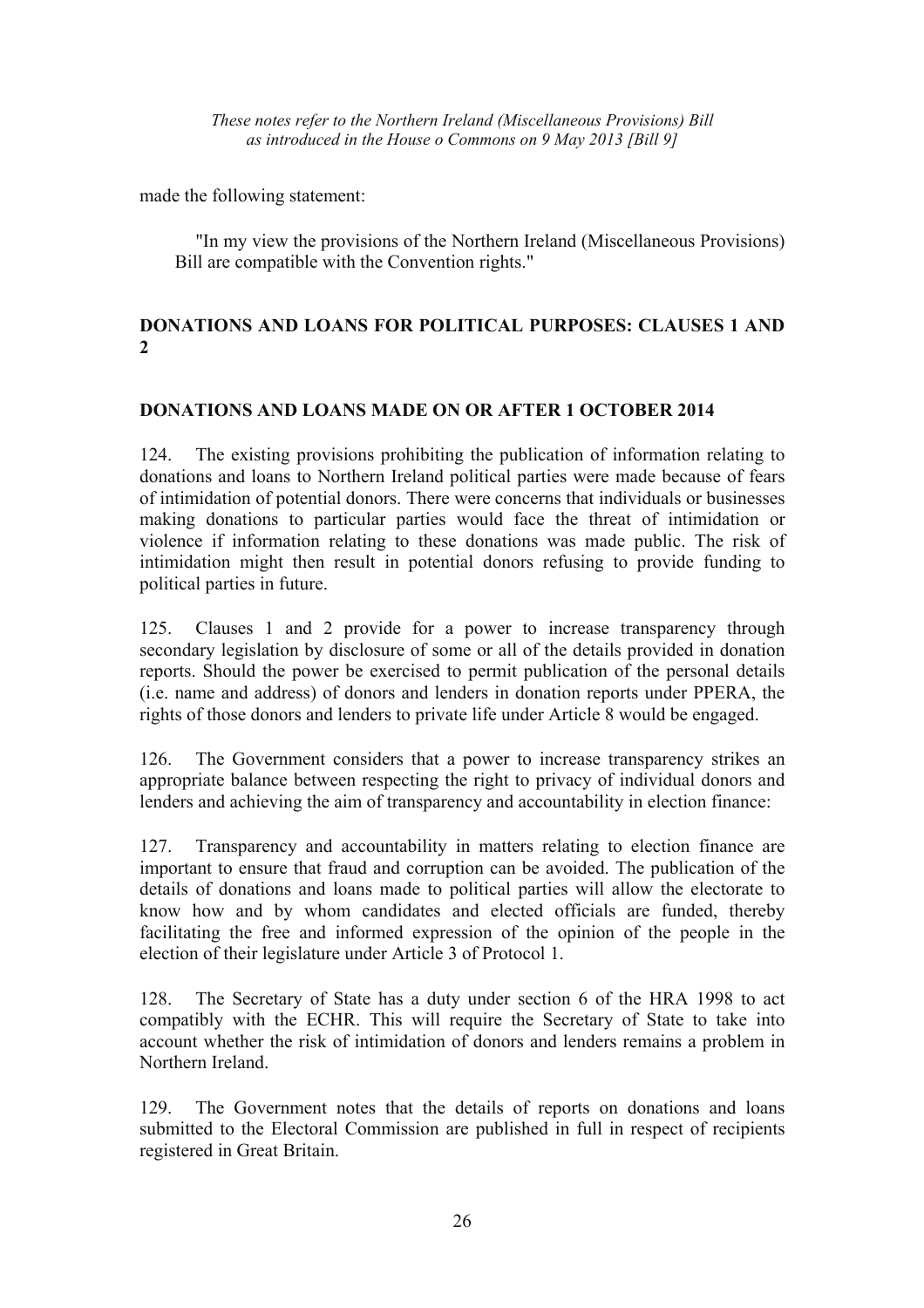130. Whether or not the power to increase transparency is exercised, clauses 1(3) and 2(2) provide that information that might reveal the identity of a person who made a donation can be disclosed by the Electoral Commission if they believe on reasonable grounds that the donor or lender has consented to that disclosure in accordance with requirements that will be set out in secondary legislation. The provision that the Commission must believe that a person has consented protects the Commission from challenge or prosecution in circumstances where it was understandably mistaken. By providing that the Commission must believe on reasonable grounds that a person has consented, the provision provides protection for a person's privacy under Article 8. In addition, the Electoral Commission is a public authority and therefore has a duty under section 6 of the HRA 1998 to act compatibly with the ECHR. In order to comply with this duty in relation to the rights of individuals under Article 8, the Electoral Commission will need to take care in ensuring that it has sufficient evidence to support its belief in consent to disclosure.

131. Should persons have concerns about the disclosure of their details, it will be open to them to inform the Commission that they will not consent to the disclosure of their details at any time. The Commission could not then be mistaken about whether the person has consented. The Government considers that this strikes an appropriate balance between achieving the greatest possible measure of transparency, while ensuring the least possible interference with a person's Article 8 rights.

132. The Government considers that any order to increase transparency will not interfere with the Article 11 rights of political parties and will not engage the rights of political parties under Article 1 of Protocol 1.

## **DONATIONS AND LOANS MADE BETWEEN 1 NOVEMBER 2007 AND 1 OCTOBER 2014**

133. Respondents to a Government consultation on this issue in August 2010 raised concerns that the publication of details of donations and loans made during the prescribed period would be contrary to the expectations of donors at the time they donated and would be a source of distress to them. In order to avoid any unfairness, or perception of unfairness, to persons who made donations or loans during the prescribed period in the belief that their details would never be disclosed, the power to increase transparency is restricted in relation to the period between 1 November 2007 and 30 September 2014.

134. It is the Government's view that these arrangements for the period prior to 1 October 2014 strike a fair and appropriate balance between the rights of the donors and lenders under Article 8 and the aim of achieving transparency and accountability in electoral finance.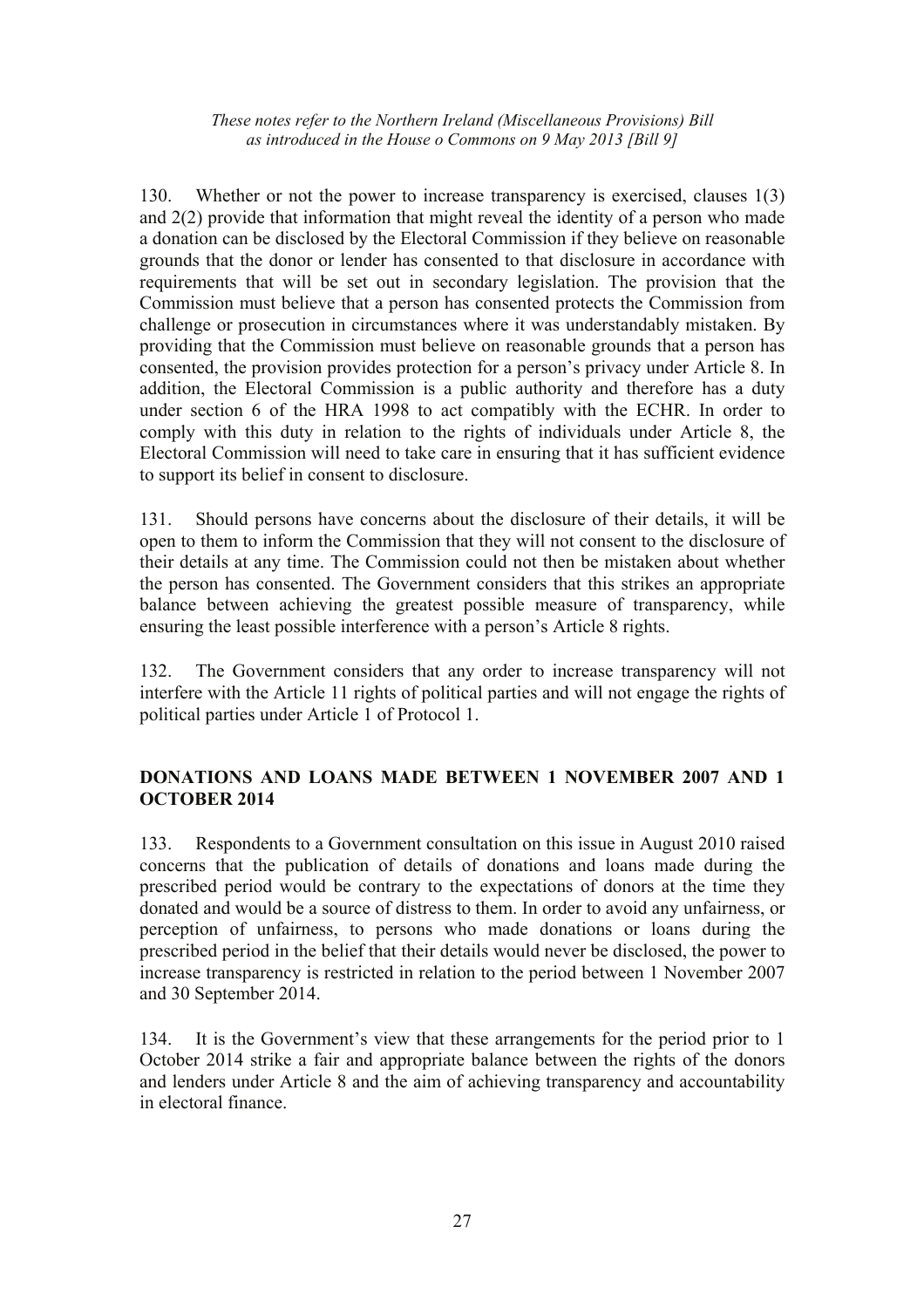## **DUAL MANDATES: CLAUSES 3 AND 4**

## **ARTICLE 3, PROTOCOL 1**

135. The right to free elections under Article 3, Protocol 1 obliges states to hold elections which ensure the free expression of the opinion of the people, but this includes the right to vote and the right to stand for election. The rights enshrined in Article 3, Protocol 1, are not absolute and may be subject to limitations.2 In examining compliance, the ECtHR has focused mainly on two criteria: whether there has been arbitrariness or a lack of proportionality, and whether the restriction has interfered with the free expression of the opinion of the people. Limitations must not curtail the rights in question to such an extent as to impair their very essence and deprive them of their effectiveness. Limitations must not run counter to the concern to maintain the integrity and effectiveness of an electoral procedure aimed at identifying the will of the people through universal suffrage.3 Stricter requirements may be imposed on eligibility to stand for election to Parliament than is the case for eligibility to vote.4 The Convention provisions do not prevent, in principle, contracting states from introducing general policy schemes by way of legislative measures whereby a certain category or group of individuals is treated differently from others, provided that the interference with the rights of the statutory category or group as a whole can be justified under the Convention.5

136. In M v. UK,6 the applicant complained that the disqualification from membership of the Assembly of members of the Seanad (the Irish Senate) was in contravention of Article 3, Protocol 1. The Commission (Plenary) dismissed the claim on the basis that "the condition that one must not be a member of another legislature is a requirement which is reconcilable with the rights enshrined in Article 3 of the First Protocol".

137. The Government accepts that the prohibition in clauses 3 and 4 may constitute an effective limitation on the right to stand for election under Article 3, Protocol 1. However, this limitation is a proportionate and reasonable limitation, which aims to preserve the effectiveness of the electoral system by ensuring that elected representatives are properly capable of carrying out their mandate. The Government's view is that there is no violation of Article 3, Protocol 1. Analogous prohibitions exist in European Law. For example, Council Decision 2002/772/EC rendered the office of member of European Parliament incompatible with that of member of a national parliament.

 $\overline{a}$ 

<sup>&</sup>lt;sup>2</sup> Ahmed v United Kingdom (1998) 29 E.H.R.R. 1 (para. 75)<br><sup>3</sup> Yumak and Sadak v Turkey, Application No.10226/03, 8 July 2008 (Grand Chamber), paragraph 109.<br><sup>4</sup> Melnychenko v. Ukraine (2006) 42 E.H.R.R. 39, Application no

<sup>112 6</sup> Application no. 10316/83, 7 March 1984, Commission (Plenary).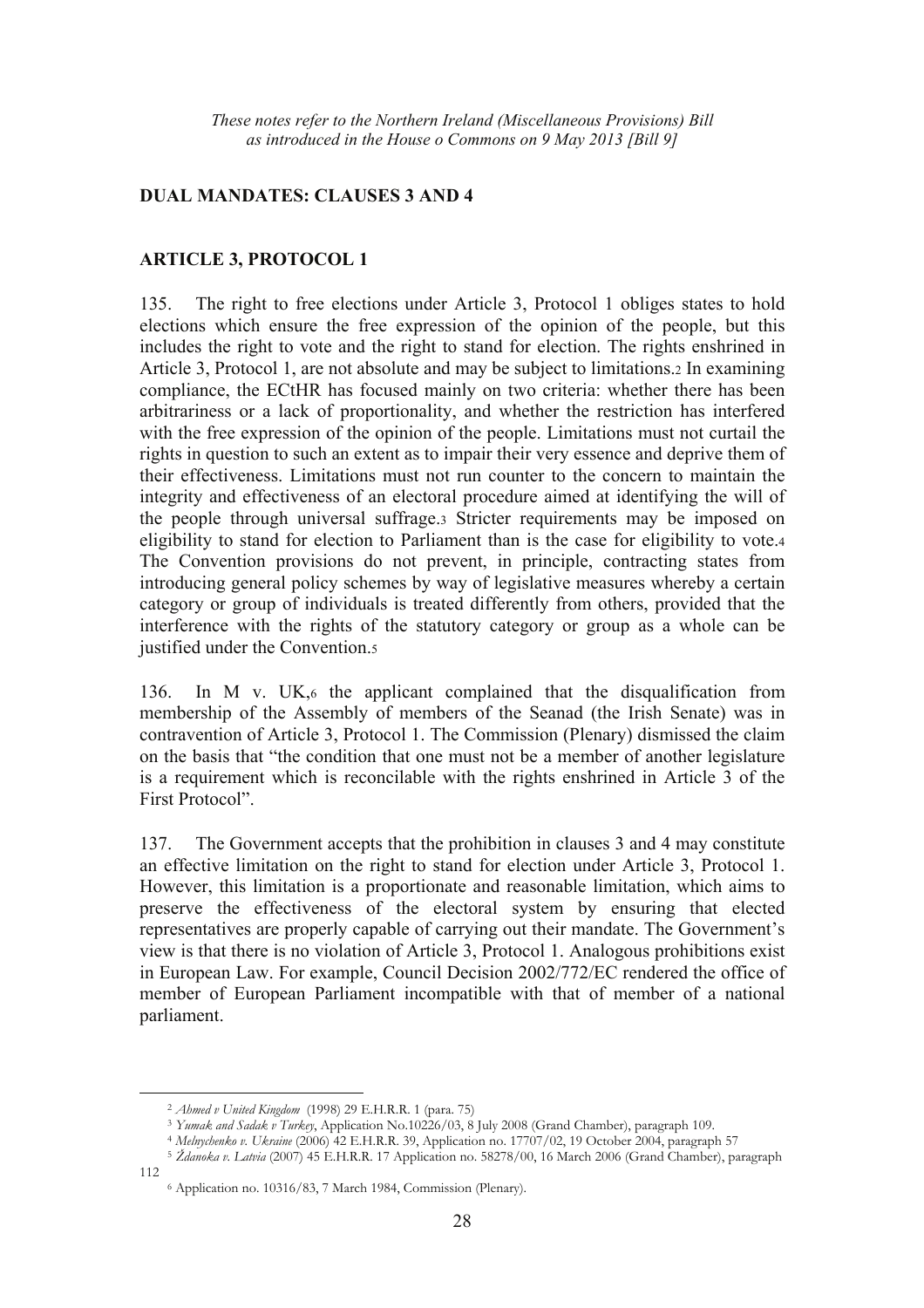# **ARTICLE 14**

138. Article 14 complements the other substantive provisions of the Convention and the Protocols thereto. It has no independent existence since it has effect solely in relation to "the enjoyment of the rights and freedoms" safeguarded by those provisions. Discrimination means treating differently, without an objective and reasonable justification, persons in similar situations. "No objective and reasonable justification" means that the distinction in issue does not pursue a "legitimate aim" or that there is not a "reasonable relationship of proportionality between the means employed and the aim sought to be realised".

139. Article 14 is potentially engaged through the prohibition on members of the Assembly from holding a dual mandate with the House of Commons or with the Dáil. This is because, via the application of the ban, members of the House of Commons and the Dáil are treated differently from members of other Commonwealth legislatures. Members of these other legislatures are not similarly disqualified from seeking dual membership of the Assembly. In M v. UK,7 the Commission (Plenary) observed that there was a difference in treatment under the Northern Ireland Assembly Disqualification Act 1975 between members of a legislature outside of the Commonwealth, who are disqualified from membership of the Assembly, and members of a legislature inside the Commonwealth, who are not disqualified. The Commission accepted that this could amount to a difference in treatment on the basis of "national origin", but concluded that the distinction found "a reasonable and objective justification in the special historical tradition and special ties that are shared by members of the British Commonwealth of which Ireland does not form a part".

140. The Government's view is that the difference in treatment can be objectively justifiedin light of the different character of the Upper Houses in each jurisdiction. The Government considers that the demands of membership of the House of Lords and the Seanad are different, in terms of both workload and responsibility, and that such demands do not have the same impact on the exercise by a MLA of his or her responsibilities.

141. There is also a reasonable and objective justification for imposing a prohibition on dual mandates in respect of members of the House of Commons and the Northern Ireland Assembly, but not in respect of members of the House of Commons and the Scottish Parliament or the National Assembly for Wales. The Committee on Standards in Public Life noted that the holding of multiple mandates appears to be "unusually ingrained" in Northern Ireland. This was thought to be both because of the legacy of the Troubles, which discouraged many individuals from getting involved in politics, and because of the recent history of political instability, which has led the political parties to be fearful of giving up seats in Westminster for fear that the local devolution settlement will again collapse. There remain in Northern Ireland a number of MPs/MLAs who hold a dual mandate. By contrast, there are no

 $\overline{a}$ 

<sup>7</sup> Application no. 10316/83, 7 March 1984, Commission (Plenary)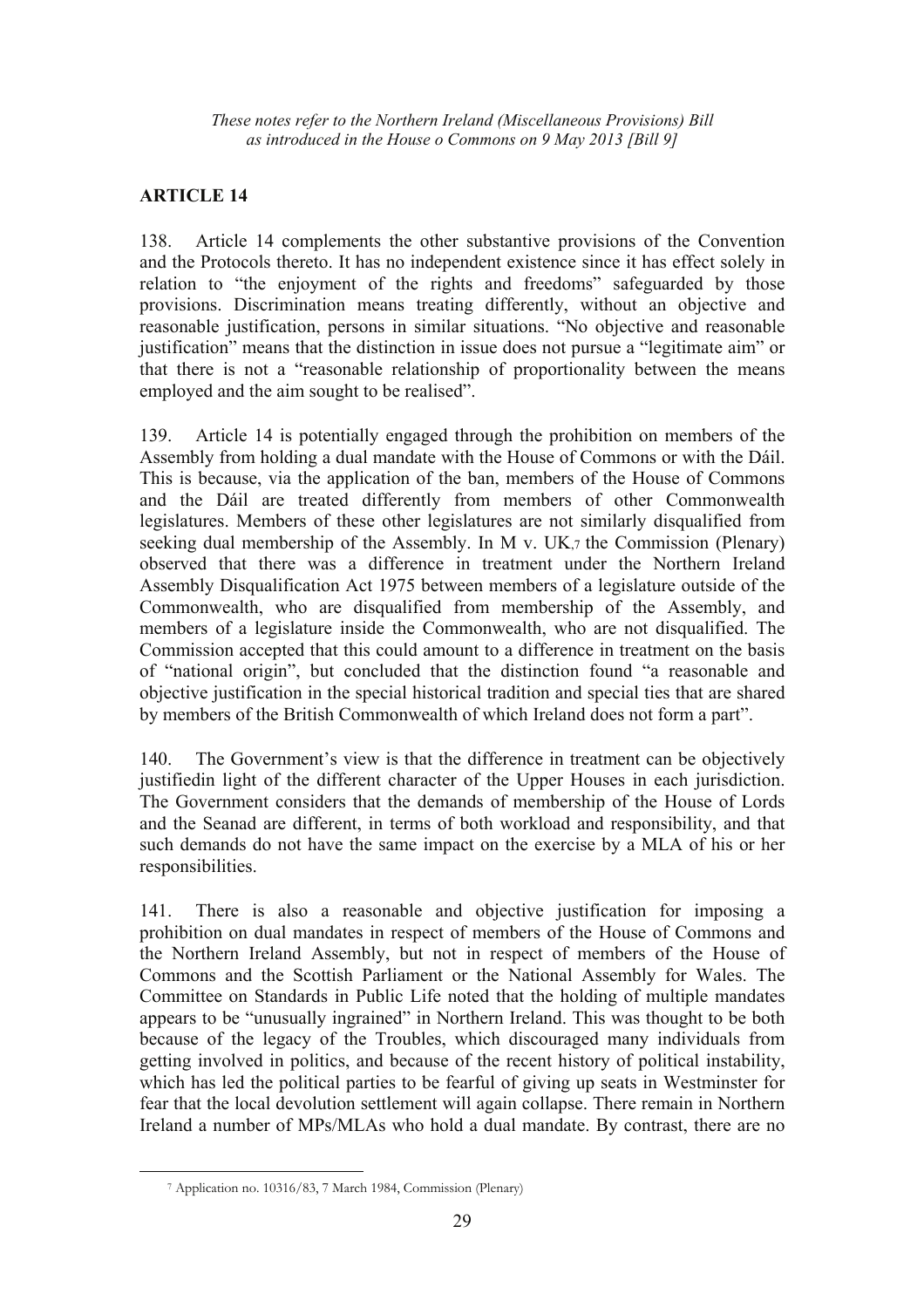dual mandates between the House of Commons and the National Assembly for Wales, and no Members of the Scottish Parliament also sit in the Commons.

## **EXTENSION OF TERM OF THE ASSEMBLY: CLAUSE 7**

142. Article 3 of Protocol 1 to the European Convention on Human Rights contains an undertaking that the Parties will hold free elections at reasonable intervals by secret ballot under conditions which will ensure the free expression of the opinion of the people in the choice of the legislature. The extension of the current Assembly term by one year, and the move to five year terms, will mean that voters in Northern Ireland are entitled to less frequent elections and will not have a chance to vote again for a new Assembly until one year later than was envisaged at the time that they cast their votes in 2001.

143. However, the voters will still be entitled to free elections by secret ballot every five years which will allow a free expression of their opinion. It is also the case that the Government stated prior to the elections that extending the Assembly term, in line with the changes made in Scotland and Wales, would be considered after the triple poll in Northern Ireland had taken place in 2011. The Government considers that a five year term between elections is reasonable and indeed brings the length of the term into alignment with the parliaments and assemblies in the rest of the United Kingdom. It is possible that some voters will feel disadvantaged in not being able to vote for a new Assembly for a further year during the current Assembly term. The Government considers that this slight disadvantage is justified and proportionate given the support for change expressed by the majority parties in Northern Ireland and the advantage in having consistency across the United Kingdom. In moving to five year terms the provisions of the European Convention will not be breached.

# **ELECTORAL REGISTRATION AND ADMINISTRATION: CLAUSES 15 AND 20**

# **DATA SHARING: CLAUSE 20**

144. Clause 20 amends section 53 of and Schedule 2 to the RPA 1983 to apply to Northern Ireland additional regulation-making powers relating to the sharing of data obtained from individuals or other public authorities for the purpose of electoral registration.

145. The regulation-making powers relate to the processing of individuals' personal information, such as name, address, date of birth, nationality and national insurance number, and therefore could potentially engage Article 8. Article 8 is not an absolute right and interference with it can be justified on a number of grounds set out in Article 8(2). The Government considers that any such provisions are necessary in a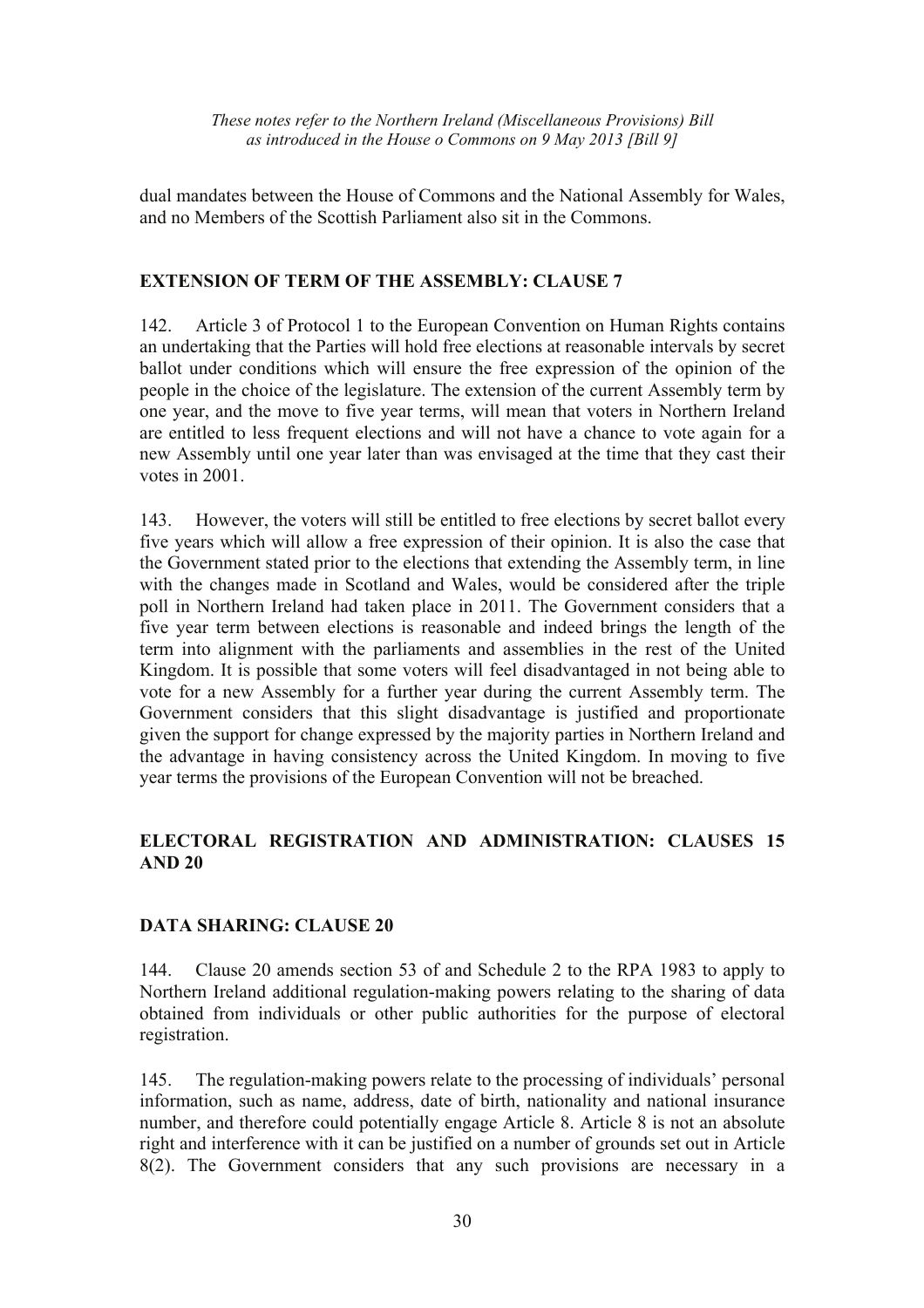democratic society, as they will enable the voter registration system to function properly, and will be in accordance with law. The powers are necessary for the prevention of crime and the protection of the rights and freedoms of others, including, significantly, the right of individuals to exercise their right to vote under Article 3 of Protocol 1. The powers are necessary to ensure that:

> the Chief Electoral Officer is able to ensure that only those individuals who are entitled to be registered to vote are included on the register;

> the Chief Electoral Officer is able to ensure that the electoral register is not used in order to create fraudulent identities or commit electoral offences; and

> the Chief Electoral Officer is able to obtain information relating to individuals who may be eligible to be registered to vote, in order to carry out his duty to maintain the register and to meet the relevant registration objectives.

146. The requirement to consult the Electoral Commission, the Information Commissioner and any other person the Secretary of State thinks appropriate provides an additional safeguard for the rights of individuals under Article 8. In addition, the Secretary of State has a duty under section 6 of the HRA 1998 to act compatibly with the ECHR. The Secretary of State will therefore be required to consider the Article 8 rights of individuals when making regulations in relation to the processing of information. In order to protect the rights of individuals, the Secretary of State will have the power to include provisions which regulate the manner in which information is disclosed; require the retention or disposal, or otherwise regulate the processing, of information disclosed; and impose criminal sanctions for processing information in breach of those provisions. Under this power, the Secretary of State could set a period after which the information should no longer be retained.

147. Read together with paragraph 11A of Schedule 2 to the RPA 1983, the power to require information from public authorities under paragraph 1A includes a power to supply such data to third parties. The Government considers that this will not interfere with the Article 8 rights of individuals due to the safeguards inherent in the exercise of the power to require information in paragraph 1A(1). The requirement to consult with the Information Commissioner is particularly important in this respect. In exercising the power to share information with third parties under paragraph 11A, the Secretary of State's duty to comply with section 6 of the HRA in relation to the Article 8 rights of individuals continues to apply.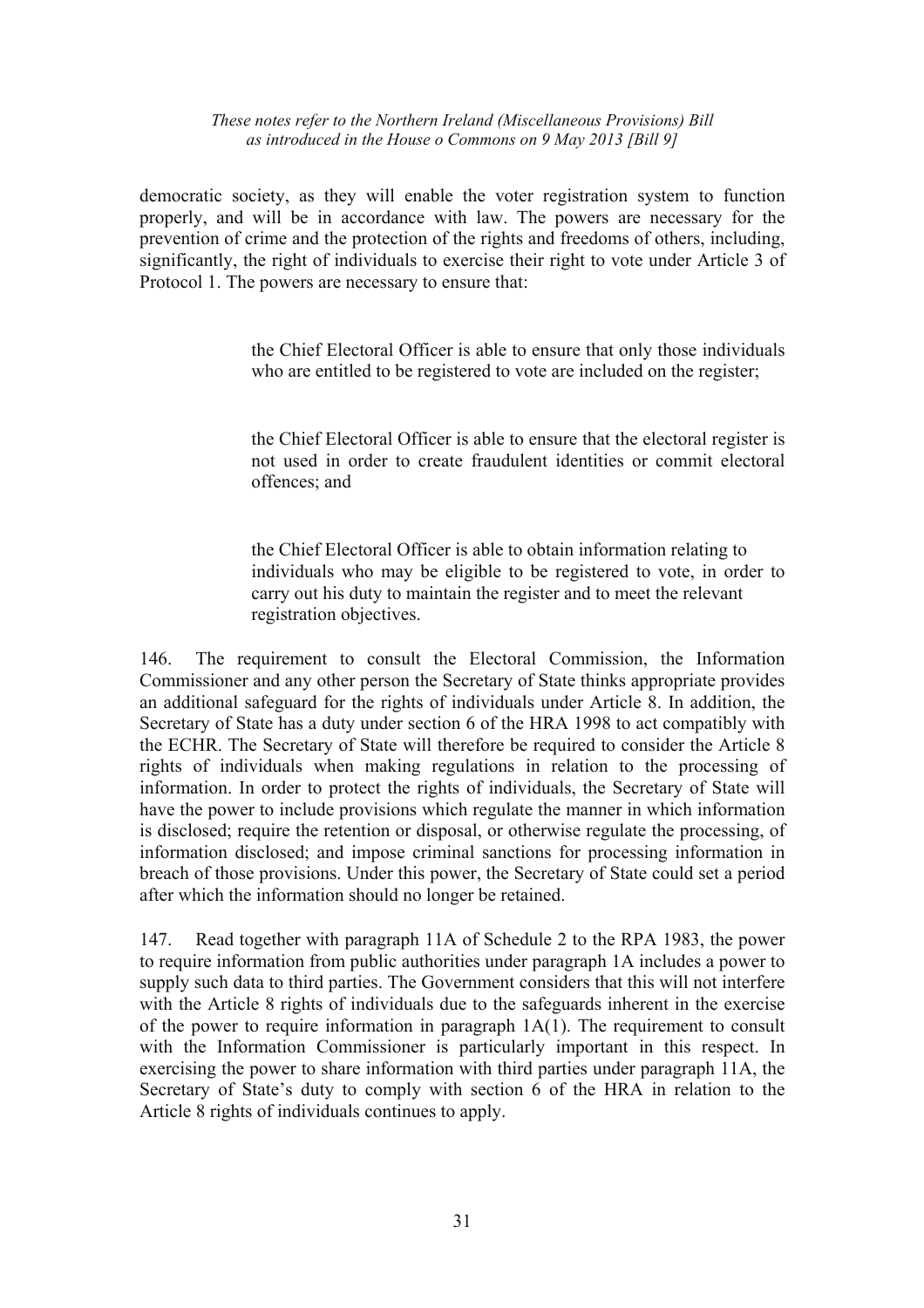## **EQUALITY DUTIES: CLAUSE 22**

148. This clause does not itself engage any provisions of the Convention. However, it is considered that the application of a statutory equality duty to public authorities may impact on other rights and freedoms protected by the Convention when those other rights and freedoms are engaged by actions taken by those public authorities. When exercising the power to designate bodies under section 75, the Secretary of State will be obliged under section 6 of the HRA 1998 to keep in mind the considerations that normally arise under Article 14 in relation to those other rights and freedoms protected by the Convention. Article 14 complements the other substantive provisions of the Convention and the Protocols thereto and has no independent existence since it has effect solely in relation to "the enjoyment of the rights and freedoms" safeguarded by those provisions.

## **REGULATION OF BIOMETRIC DATA: CLAUSE 24**

149. The minor and technical amendment which is made in clause 24 simply ensures that the order making power in paragraph 8 of Schedule 1 to the Protection of Freedoms Act 2012 ("POFA") can now be exercised if the Northern Ireland Assembly passes such an Act in 2013 or 2014 (rather than 2011 or 2012).

150. Whilst the amendment is minor and technical and does not itself impact upon the ECHR, an order made under paragraph 8 of Schedule 1 to POFA as amended by clause 22 will engage Article 8. Much of the provision which is made for England and Wales in sections 1-18 and 23-25 of POFA has been transferred to the competence of the Northern Ireland Assembly and will be replicated in the Criminal Justice Bill, which is currently before the Assembly. However, provision regarding the retention and use of biometric data for excepted or reserved purposes (in particular, in the interests of national security and for the purposes of a terrorist investigation) will be made by order under paragraph 8 of Schedule 1 to POFA and will mirror the corresponding provision made in respect of England and Wales in POFA.

151. Article 8 is not an absolute right and interference with it can be justified on a number of grounds set out in Article 8(2). The retention and use of biometric data will be compatible with Article 8 if it is necessary in a democratic society for a legitimate aim, if it answers a pressing social need and if it is proportionate to the legitimate aim pursued (S and Marper v UK [2008] ECHR 1581, see paragraph 101). The provision which will be made by order under paragraph 8 of Schedule 1 to POFA will be necessary in a democratic society for the purposes of national security and public safety and for the protection of the rights and freedoms of others. Consequently, the Government considers that clause 24 is compatible with Article 8.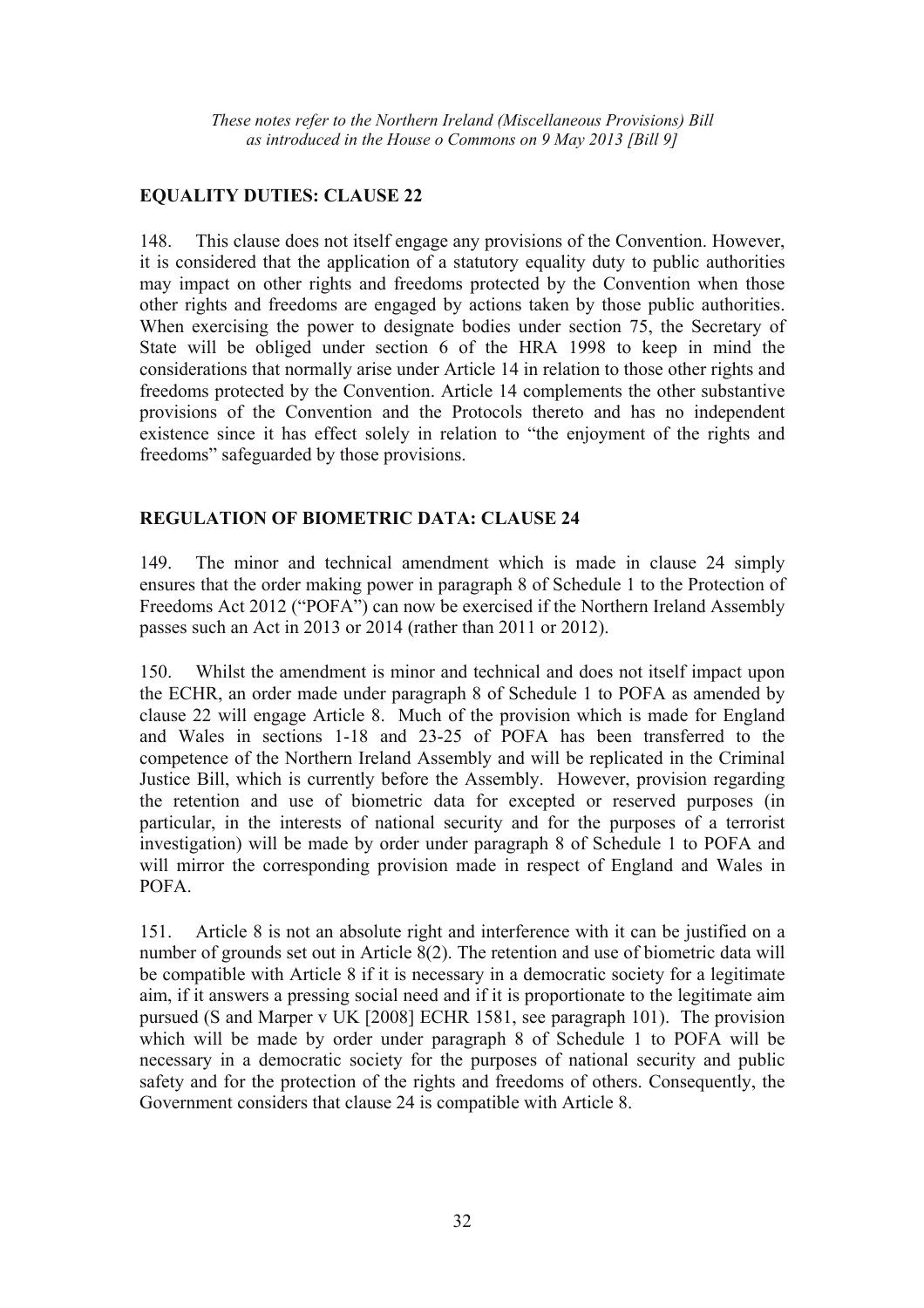## **AMENDMENT OF THE NORTHERN IRELAND ASSEMBLY DISQUALIFICATION ACT 1975: CLAUSE 25**

152. Clause 25 disqualifies the Civil Service Commissioner for Northern Ireland (CSCNI) from membership of the Assembly. The Government accepts that the prohibition in clause 25 may constitute an effective limitation on the right to stand for election under Article 3, Protocol 1. However, this limitation is a proportionate and reasonable limitation, which aims to preserve the independence and integrity of CSCNI. This is consistent with the Code of Practice of the CSCNI, which states that the CSCNI will not hold any paid or unpaid posts in a political party; publicly support or criticise a political party in speeches, letters to the Press, books, articles or leaflets; or canvass on behalf of a political party. The Government notes that the CSCNI is a disqualifying office for the House of Commons and the legislatures of the other devolved administrations. The Government considers that this clause is compatible with the Convention